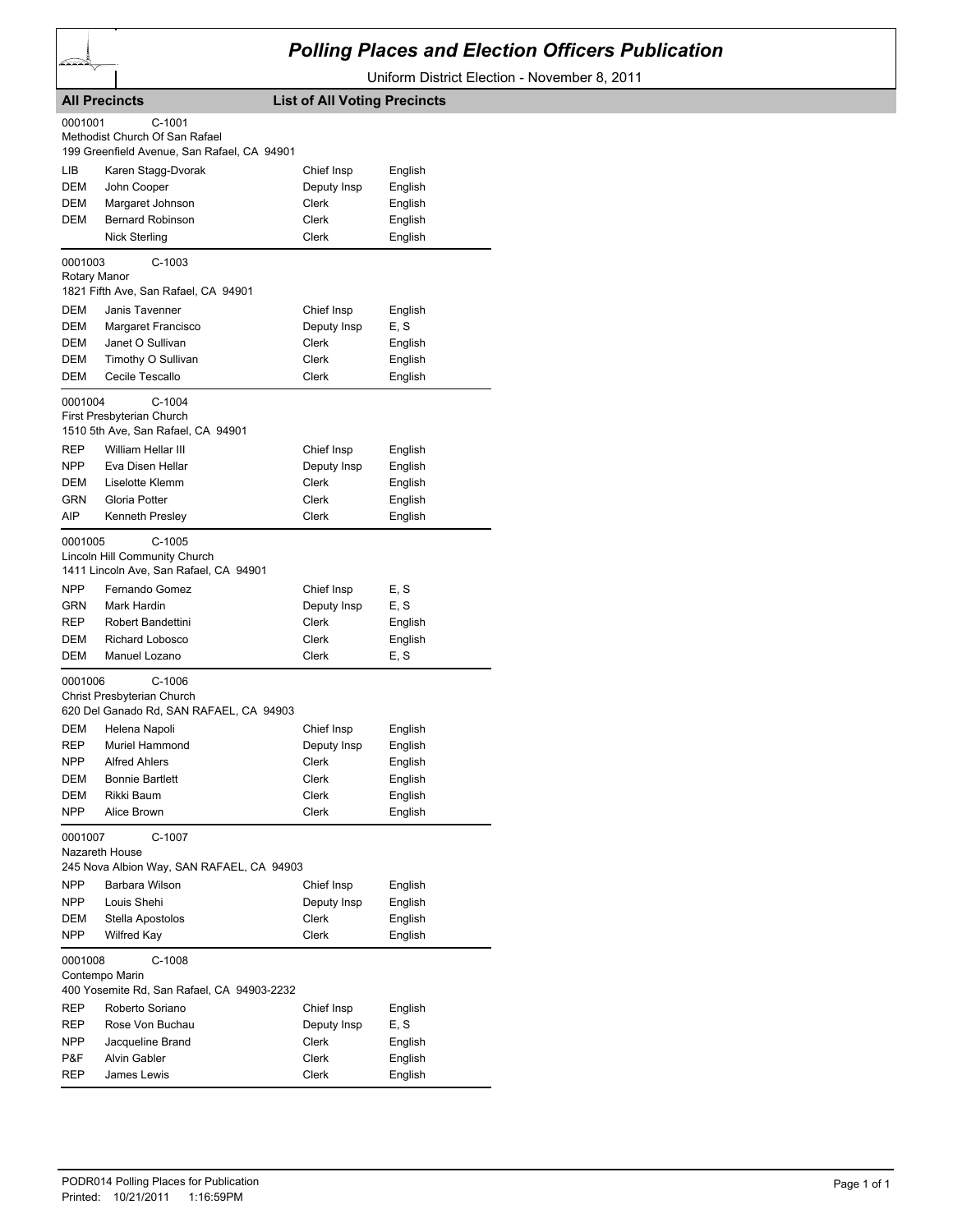|            | <b>All Precincts</b>                                                            | <b>List of All Voting Precincts</b> |                    |
|------------|---------------------------------------------------------------------------------|-------------------------------------|--------------------|
| 0001009    | $C-1009$                                                                        |                                     |                    |
|            | Marin County Office Of Education<br>1111 Las Gallinas Ave, San Rafael, CA 94903 |                                     |                    |
| <b>REP</b> | Karen Gregory                                                                   | Chief Insp                          | English            |
| DEM        | Karen Jacob                                                                     | Deputy Insp                         | English            |
| DEM        | Mary Ann Gallardo                                                               | Clerk                               | E, S               |
| <b>REP</b> | Joan Loberg                                                                     | Clerk                               | English            |
| DEM        | Joanne Mc Carthy                                                                | Clerk                               | English            |
| 0001010    | $C-1010$                                                                        |                                     |                    |
|            | Aegis Of San Rafael<br>111 Merrydale Rd, San Rafael, CA 94903-4070              |                                     |                    |
| <b>DEM</b> | August Rath                                                                     | Chief Insp                          | English            |
| <b>REP</b> | William Ashdown                                                                 | Deputy Insp                         | English            |
|            | <b>Brooks Besson</b>                                                            | Clerk                               | English            |
| DEM<br>DEM | Claire Golan<br>Milagro Ramirez                                                 | Clerk<br>Clerk                      | English<br>E, S    |
|            | $C-1011$                                                                        |                                     |                    |
| 0001011    | San Rafael Fire Sta #2<br>210 3rd St, San Rafael, CA 94901                      |                                     |                    |
| <b>NPP</b> | <b>Jeffrey Moss</b>                                                             | Chief Insp                          | E, S               |
| DEM        | John Contini                                                                    | Deputy Insp                         | English            |
|            | Julian Martinez Bell                                                            | Clerk                               | E, S               |
| <b>DEM</b> | Charselle Hooper                                                                | Clerk                               | English            |
| DEM        | Helen Oren Cole                                                                 | Clerk                               | English            |
| 0001012    | C-1012                                                                          |                                     |                    |
|            | Coleman School<br>800 Belle Avenue, San Rafael, CA 94901                        |                                     |                    |
| <b>NPP</b> | Kristine Krupp                                                                  | Chief Insp                          | English            |
| <b>NPP</b> | Cynthia Thayer-Nel                                                              | Deputy Insp                         | English            |
|            | <b>Bram Maier</b>                                                               | Clerk                               | English            |
| DEM        | Marilyn Tousey                                                                  | Clerk                               | English            |
| <b>NPP</b> | Jeanne Wilson                                                                   | Clerk                               | English            |
| 0001013    | $C-1013$                                                                        |                                     |                    |
|            | <b>Trinity Community Church</b>                                                 |                                     |                    |
| <b>REP</b> | 1675 Grand Ave, SAN RAFAEL, CA 94901                                            | Chief Insp                          |                    |
| <b>DEM</b> | Sheryl Gorton<br>Linda Cosgrove                                                 | Deputy Insp                         | English<br>English |
| REP        | Sharon Hall                                                                     | Clerk                               | English            |
|            | Wilnelminu Jean                                                                 | Clerk                               | English            |
| DEM        | <b>Constance Messer</b>                                                         | Clerk                               | English            |
| 0001014    | $C-1014$<br>St Luke Presbyterian Church                                         |                                     |                    |
|            | 10 Bayview Dr, SAN RAFAEL, CA 94901                                             |                                     |                    |
| <b>NPP</b> | <b>Stanley Harrison</b>                                                         | Chief Insp                          | English            |
| <b>NPP</b> | Robert Bostonian                                                                | Deputy Insp                         | English            |
| <b>DEM</b> | <b>Richard Bartolacelli</b>                                                     | Clerk                               | English            |
| REP        | Heinz Dreier                                                                    | Clerk                               | English            |
| NPP.       | Sandra Miller                                                                   | Clerk                               | English            |
| 0001015    | $C-1015$<br>San Rafael Fire Station # 5                                         |                                     |                    |
|            | 955 Point San Pedro Rd, San Rafael, CA 94901                                    |                                     |                    |
| REP        | William Godbey                                                                  | Chief Insp                          | English            |
| DEM        | Merilee Colton                                                                  | Deputy Insp                         | English            |
| DEM<br>DEM | James Duggan<br><b>Richard Goldberg</b>                                         | Clerk<br>Clerk                      | English<br>English |
| NPP.       | Shan Yao                                                                        | Clerk                               | English            |
| 0001016    | C-1016                                                                          |                                     |                    |
|            | San Rafael Fire Station # 5                                                     |                                     |                    |
|            | 955 Point San Pedro Rd, San Rafael, CA 94901                                    |                                     |                    |
| DEM        | Cynthia Boyd                                                                    | Deputy Insp                         | English            |
| REP        | Joelle Appenrodt<br>Daniel Crockett                                             | Clerk<br>Clerk                      | English<br>English |
| DEM        | Amber Dawn Rowen                                                                | Clerk                               | E, S               |
|            |                                                                                 |                                     |                    |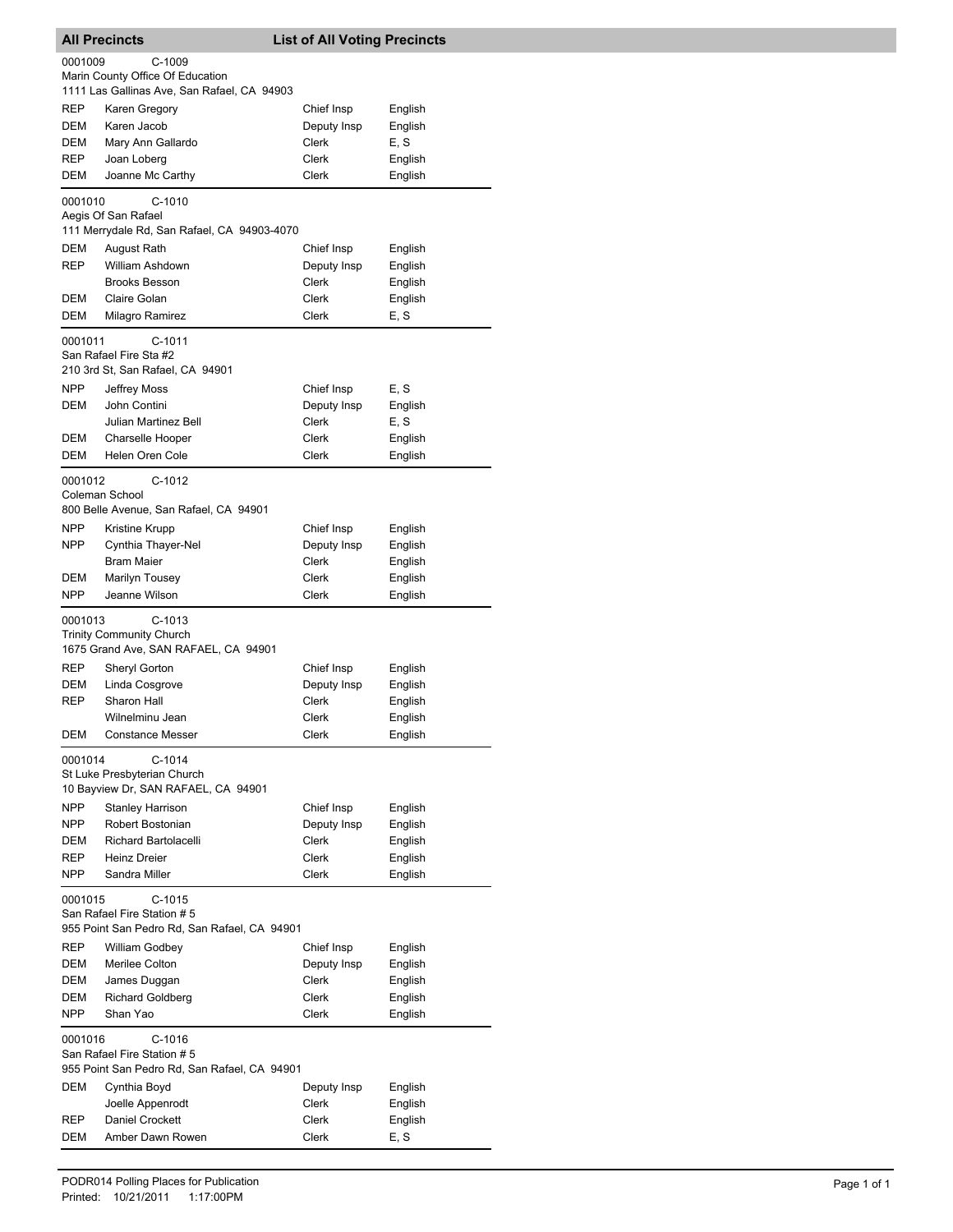|                          | <b>All Precincts</b>                      | <b>List of All Voting Precincts</b> |                    |
|--------------------------|-------------------------------------------|-------------------------------------|--------------------|
| 0001017                  | C-1017                                    |                                     |                    |
| Venetia Oaks             | 263 N San Pedro Rd, San Rafael, CA 94903  |                                     |                    |
|                          | <b>Shirley Sinclair</b>                   | Chief Insp                          | English            |
| DEM                      | Jane Kloh                                 | Deputy Insp                         | English            |
| <b>REP</b>               | <b>Steve Brown</b>                        | Clerk                               | English            |
| DEM                      | Kenna Hunt                                | Clerk                               | English            |
| <b>DEM</b>               | Ronald Zbinovsky                          | Clerk                               | English            |
| 0001018                  | $C-1018$                                  |                                     |                    |
|                          | Korean Presbyterian Church                |                                     |                    |
|                          | 635 Adrian Way, San Rafael, CA 94903      |                                     |                    |
| <b>DEM</b><br><b>NPP</b> | Dorothy Brown                             | Chief Insp                          | English            |
| DEM                      | Mary Nordquist<br>Marilyn Bagshaw         | Deputy Insp<br>Clerk                | English<br>English |
| <b>DEM</b>               | Janet Smith                               | Clerk                               | English            |
|                          | <b>Connor Macleod Wilson</b>              | Clerk                               | English            |
|                          |                                           |                                     |                    |
| 0001020                  | C-1020<br>Marinwood Community Center      |                                     |                    |
|                          | 775 Miller Creek Rd, San Rafael, CA 94903 |                                     |                    |
| <b>DEM</b>               | Judy Page                                 | Chief Insp                          | English            |
| <b>REP</b>               | Douglas Mc Vae                            | Deputy Insp                         | English            |
| REP                      | Barbara Dietrich                          | Clerk                               | English            |
| <b>DEM</b>               | Kerstin Petty-Litz                        | Clerk                               | English            |
| DEM                      | Margaret Veneman                          | Clerk                               | English            |
| 0001021                  | $C-1021$                                  |                                     |                    |
|                          | Marinwood Community Center                |                                     |                    |
|                          | 775 Miller Creek Rd, San Rafael, CA 94903 |                                     |                    |
| DEM                      | Ann Melanephy                             | Deputy Insp                         | English            |
| DEM                      | Joyce Comach                              | Clerk<br>Clerk                      | English            |
| DEM<br>DEM               | Jeanne Hart<br>James Stapleton            | Clerk                               | English<br>English |
|                          |                                           |                                     |                    |
| 0001022<br>Dixie School  | C-1022                                    |                                     |                    |
|                          | 1175 Idylberry Rd, SAN RAFAEL, CA 94903   |                                     |                    |
| DEM                      | Robert Karfiol                            | Chief Insp                          | English            |
| <b>NPP</b>               | Dale Miller                               | Deputy Insp                         | English            |
| DEM                      | Norman Nayfach                            | Clerk                               | E, S               |
| REP                      | <b>Heather Nesbit</b>                     | Clerk                               | English            |
| REP                      | <b>Avard Walker III</b>                   | Clerk                               | English            |
| 0001023                  | C-1023                                    |                                     |                    |
| Dixie School             | 1175 Idylberry Rd, SAN RAFAEL, CA 94903   |                                     |                    |
| DEM                      | <b>Richard Kulik</b>                      | Deputy Insp                         |                    |
| REP                      | <b>Bonnie Campbell</b>                    | Clerk                               | English<br>English |
| DEM                      | Jeri Rayford                              | Clerk                               | English            |
|                          |                                           |                                     |                    |
| 0001025<br>Golden Hinde  | $C-1025$                                  |                                     |                    |
|                          | 5 Golden Hinde Blv, SAN RAFAEL, CA 94903  |                                     |                    |
| DEM                      | Barbara Sebring                           | Deputy Insp                         | English            |
| REP                      | <b>Raymond Perkins</b>                    | Clerk                               | English            |
| DEM                      | John Weir                                 | Clerk                               | English            |
| 0001027                  | $C-1027$                                  |                                     |                    |
|                          | St Luke Presbyterian Church               |                                     |                    |
|                          | 10 Bayview Dr, SAN RAFAEL, CA 94901       |                                     |                    |
| <b>NPP</b>               | Max Probst                                | Deputy Insp                         | English            |
| DEM                      | Ira Alderson Jr                           | Clerk                               | English            |
| DEM                      | <b>Esther Marshall</b>                    | Clerk                               | English            |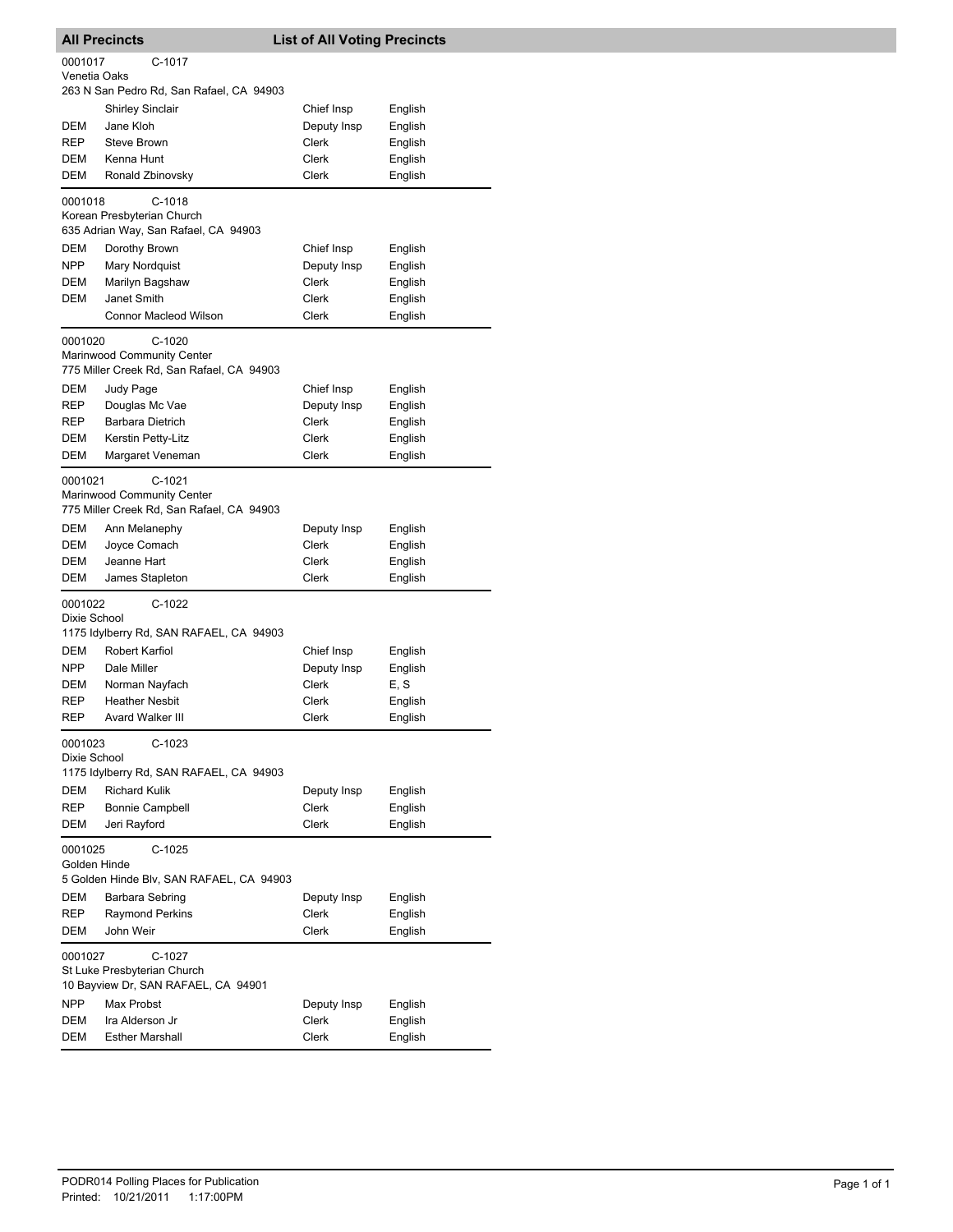| <b>All Precincts</b>     |                                                                                  | <b>List of All Voting Precincts</b> |         |
|--------------------------|----------------------------------------------------------------------------------|-------------------------------------|---------|
| 0001110<br>Villa Marin   | PCT 1110                                                                         |                                     |         |
|                          | 100 Thorndale Dr, SAN RAFAEL, CA 94903                                           |                                     |         |
| DEM                      | Helen Bodington                                                                  | Chief Insp                          | English |
| <b>DEM</b>               | Charles Wynn                                                                     | Deputy Insp                         | English |
| DEM                      | Mary Beery                                                                       | Clerk                               | English |
| DEM                      | Vivian Berliner                                                                  | Clerk                               | English |
| 0001112<br>Autodesk      | <b>PCT 1112</b>                                                                  |                                     |         |
|                          | 111 Mc Innis Pkwy, San Rafael, CA 94903                                          |                                     |         |
| DEM                      | <b>Sterling Rainey</b>                                                           | Chief Insp                          | English |
| REP                      | Andrew Ragnes                                                                    | Deputy Insp                         | English |
| REP                      | Jacqueline Angerman                                                              | Clerk                               | English |
| DEM                      | William Klapperich                                                               | Clerk                               | E, S    |
| 0001124<br>Golden Hinde  | <b>PCT 1124</b>                                                                  |                                     |         |
|                          | 5 Golden Hinde Blv, SAN RAFAEL, CA 94903                                         |                                     |         |
| REP                      | <b>Barbara Perkins</b>                                                           | Chief Insp                          | English |
| <b>NPP</b>               | Dennis Brown                                                                     | Deputy Insp                         | English |
| <b>NPP</b>               | Geraldine Brown                                                                  | Clerk                               | English |
| DEM                      | <b>Robert Gallimore</b>                                                          | Clerk                               | English |
| <b>DEM</b>               | Ken Jacobs                                                                       | Clerk                               | English |
| 0001126<br>Autodesk      | PCT 1126                                                                         |                                     |         |
|                          | 111 Mc Innis Pkwy, San Rafael, CA 94903                                          |                                     |         |
| GRN                      | Duncan Mac Swain                                                                 | Deputy Insp                         | E, S    |
| NPP.                     | Jeannie Hinkley                                                                  | Clerk                               | English |
| REP                      | <b>Samuel Wester</b>                                                             | Clerk                               | English |
| 0002001<br>Cape Marin    | C-2001<br>Laderman Lane, Greenbrae, CA 94904-2482                                |                                     |         |
| DEM                      | Jane Frorath                                                                     | Chief Insp                          | English |
| DEM                      | Debora Busse                                                                     | Deputy Insp                         | E, S    |
| DEM                      | Monika Nimeh                                                                     | Clerk                               | English |
| NPP                      | Timothy O Keefe                                                                  | Clerk                               | English |
| 0002002                  | $C-2002$<br>Redwoods Presbyterian Church<br>110 Magnolia Ave, LARKSPUR, CA 94939 |                                     |         |
| DEM                      | Frank Gold                                                                       | Chief Insp                          | English |
| NPP                      | <b>Cheryl Wheeler</b>                                                            | Deputy Insp                         | English |
| DEM                      | Henry Bacon                                                                      | Clerk                               | English |
| REP                      | <b>Charles Wheeler</b>                                                           | Clerk                               | English |
| 0002003                  | $C-2003$<br>Redwoods Presbyterian Church<br>110 Magnolia Ave, LARKSPUR, CA 94939 |                                     |         |
| <b>NPP</b>               | Fred Ferroggiaro                                                                 | Deputy Insp                         | English |
| DEM                      | Patricia Becker                                                                  | Clerk                               | English |
| DEM                      | Roger Reynolds                                                                   | Clerk                               | English |
| 0002004<br>Masonic Lodge | $C-2004$<br>1122 Magnolia Ave, LARKSPUR, CA 94939                                |                                     |         |
| REP                      | Frank Keenan                                                                     | Chief Insp                          | English |
| REP                      | Joanne Keenan                                                                    | Deputy Insp                         | English |
| AIP                      | Ann Frese                                                                        | Clerk                               | English |
| DEM                      | Linda Press                                                                      | Clerk                               | English |
| 0002005<br>Masonic Lodge | C-2005<br>1122 Magnolia Ave, LARKSPUR, CA 94939                                  |                                     |         |
| DEM                      | Setsuko Segar                                                                    | Deputy Insp                         | English |
| DEM                      | Anne Miller                                                                      | Clerk                               | English |
| REP                      | Fay Potter                                                                       | Clerk                               | English |
|                          |                                                                                  |                                     |         |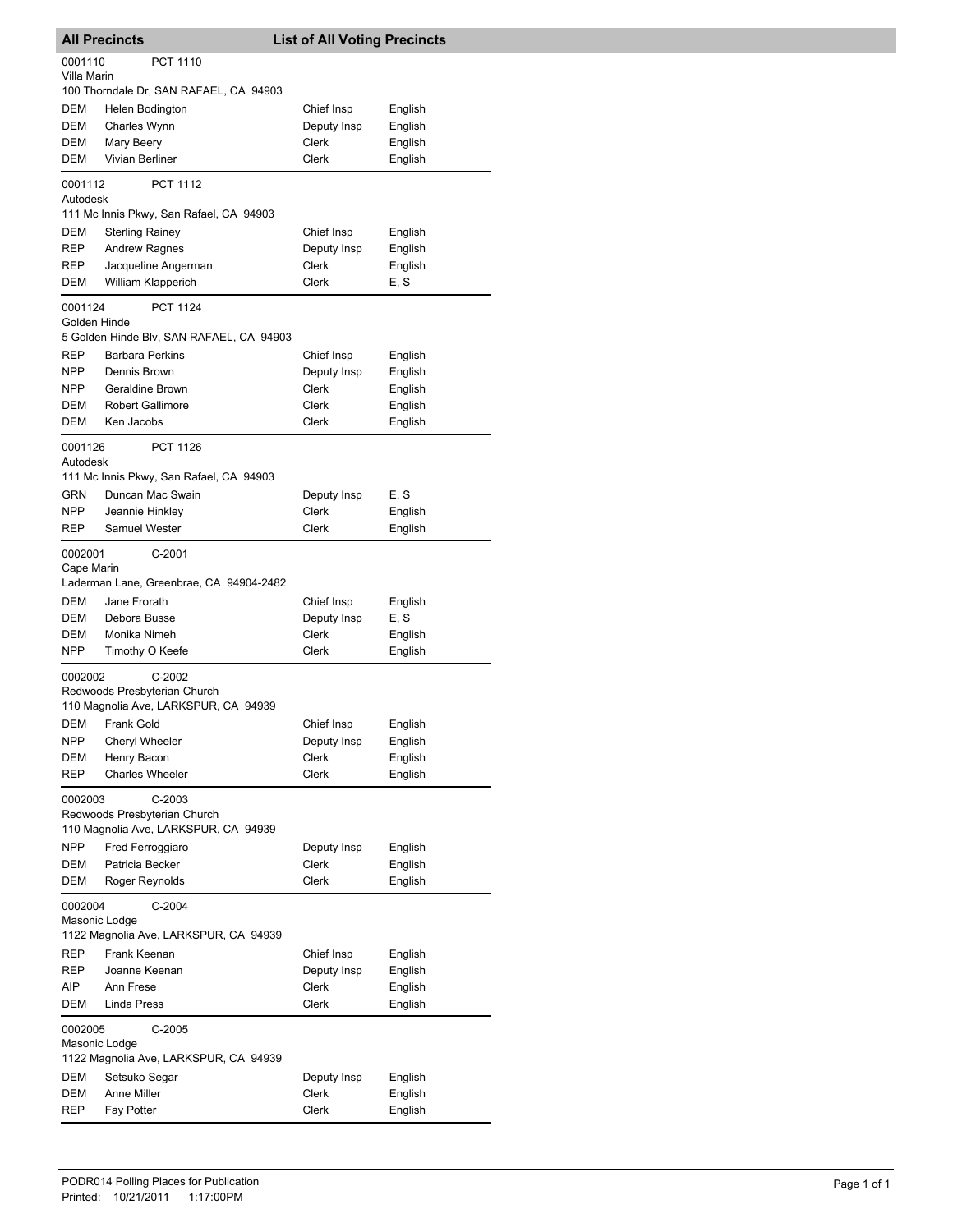|            | <b>All Precincts</b>                                                                            | <b>List of All Voting Precincts</b> |                    |
|------------|-------------------------------------------------------------------------------------------------|-------------------------------------|--------------------|
| 0002006    | $C-2006$<br>Methodist Church Of San Rafael                                                      |                                     |                    |
| <b>NPP</b> | 199 Greenfield Avenue, San Rafael, CA 94901<br>Paula Beard                                      |                                     | English            |
| AIP        | Ellen Marie Day                                                                                 | Deputy Insp<br><b>Clerk</b>         | E, S               |
| <b>REP</b> | Lester Foote                                                                                    | Clerk                               | English            |
| DEM        | Fillegenie Levasseur                                                                            | Clerk                               | English            |
| 0002007    | C-2007                                                                                          |                                     |                    |
|            | First Presbyterian Church Of San Anselmo<br>72 Kensington Rd, San Anselmo, CA 94960             |                                     |                    |
| REP        | Don Magdanz                                                                                     | Chief Insp                          | English            |
| DEM        | Jonathan Braun                                                                                  | Deputy Insp                         | English            |
| <b>GRN</b> | Donna Bjorn                                                                                     | Clerk                               | English            |
| DEM        | Wilma Smith                                                                                     | <b>Clerk</b>                        | English            |
| 0002008    | $C-2008$<br>American Legion Hall                                                                |                                     |                    |
| DEM        | 120 Veterans Place, San Anselmo, CA 94960<br>Janet Zeller                                       |                                     |                    |
| DEM        | Ora Hatheway                                                                                    | Chief Insp<br>Deputy Insp           | English<br>English |
| DEM        | <b>William Coleman</b>                                                                          | Clerk                               | English            |
| <b>DEM</b> | <b>Cornelius Keane</b>                                                                          | Clerk                               | English            |
| DEM        | Joan Lussier                                                                                    | <b>Clerk</b>                        | English            |
| 0002009    | $C-2009$<br><b>Bennett House</b>                                                                |                                     |                    |
|            | 53 Taylor Drive (Claus & Taylor), FAIRFAX, CA 94930                                             |                                     |                    |
| DEM        | Denyce Vogler-Codoni                                                                            | Chief Insp                          | English            |
| REP        | Eleanor Prugh                                                                                   | Deputy Insp                         | English            |
| DEM        | <b>Cynthia Clements</b>                                                                         | Clerk                               | English            |
| DEM        | Anand Hadani                                                                                    | Clerk                               | English            |
| DEM        | Laurie Sheldon                                                                                  | <b>Clerk</b>                        | English            |
| 0002010    | $C-2010$<br>Ross Valley Fire Station #20<br>Arroyo & Butterfield Rd, San Anselmo, CA 94960-1262 |                                     |                    |
| <b>DEM</b> | Donald Drotman                                                                                  | Chief Insp                          | English            |
| DEM        | Diane Cokely                                                                                    | Deputy Insp                         | English            |
| GRN        | Julia Fischer                                                                                   | <b>Clerk</b>                        | English            |
| DEM        | <b>Monica Merkins</b>                                                                           | Clerk                               | E.S                |
| NPP        | <b>Burton Winn</b>                                                                              | <b>Clerk</b>                        | English            |
| 0002011    | C-2011<br>Fairfax Women's Club<br>46 Park Rd, FAIRFAX, CA 94930                                 |                                     |                    |
| REF        | Patricia Lesavoy                                                                                | Chief Insp                          | English            |
| DEM        | Rebecca Gillespie                                                                               | Deputy Insp                         | English            |
| DEM        | <b>Silver Clark</b>                                                                             | Clerk                               | English            |
| DEM        | Robert Davidson                                                                                 | <b>Clerk</b>                        | English            |
|            | <b>Paul Fentress</b>                                                                            | Clerk                               | English            |
| 0002012    | C-2012                                                                                          |                                     |                    |
|            | St John's Episcopal Church<br>14 Lagunitas Rd, Ross, CA 94957                                   |                                     |                    |
| REP        | Sally Reed                                                                                      | Chief Insp                          | English            |
| REP        | Marty Bautista                                                                                  | Deputy Insp                         | English            |
| DEM        | Carol Freedman                                                                                  | Clerk                               | English            |
| DEM<br>REP | George Moley<br><b>Shelley Winn</b>                                                             | Clerk<br>Clerk                      | English<br>English |
|            |                                                                                                 |                                     |                    |
| 0002013    | $C-2013$<br>Anthony Bacich School                                                               |                                     |                    |
|            | 699 Sir Francis Drake Blvd., KENTFIELD, CA 94904                                                |                                     |                    |
| DEM        | James Shaw                                                                                      | Chief Insp                          | English            |
| NPP        | Alan Maurice Farnham                                                                            | Deputy Insp                         | English            |
| DEM        | Joan Katkov                                                                                     | Clerk                               | English            |
| DEM        | Bonnie Keenan                                                                                   | Clerk                               | English            |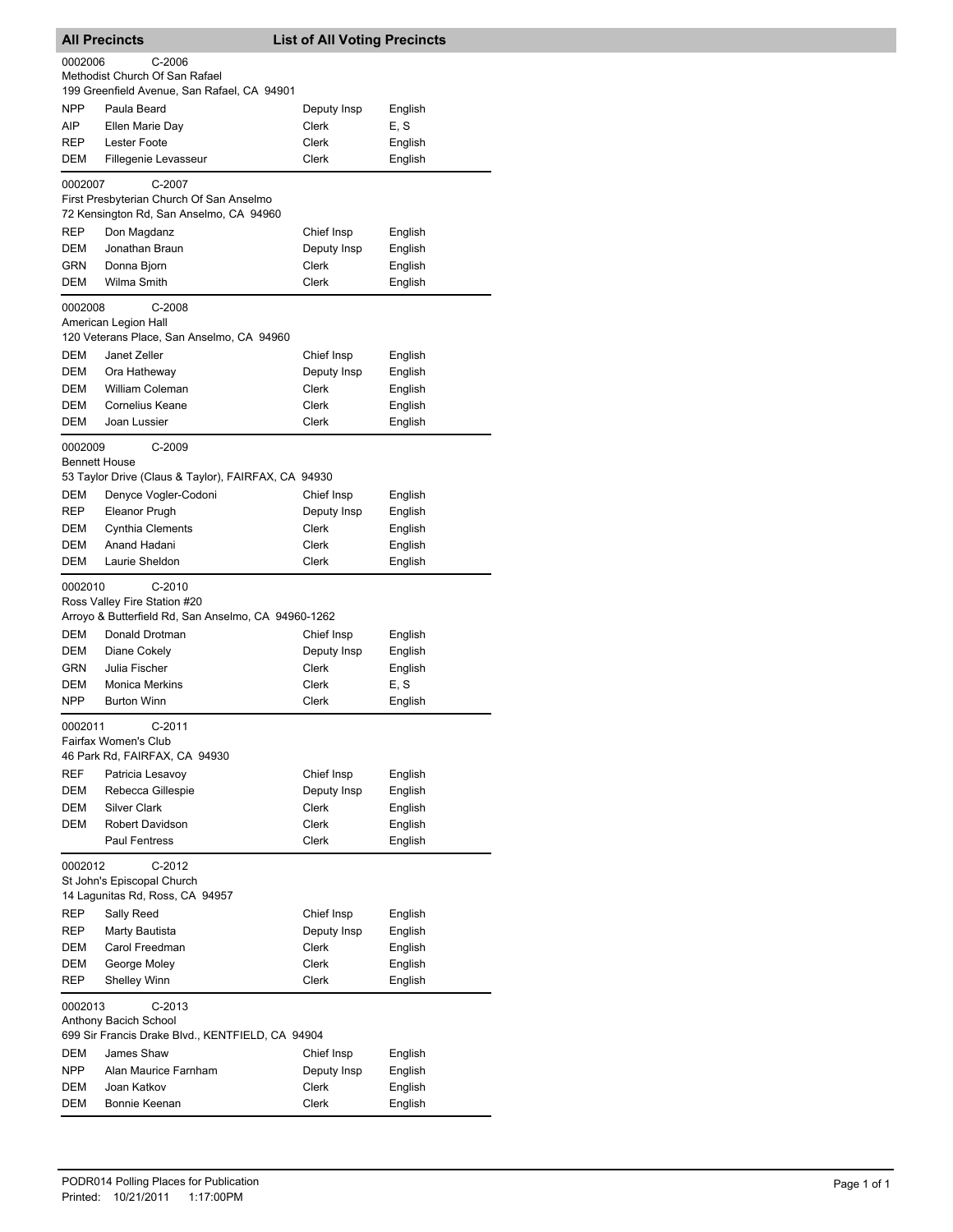|                   | <b>All Precincts</b>                                                                           | <b>List of All Voting Precincts</b> |                    |  |  |
|-------------------|------------------------------------------------------------------------------------------------|-------------------------------------|--------------------|--|--|
| 0002014           | $C-2014$                                                                                       |                                     |                    |  |  |
|                   | Kentfield Fire Station<br>1004 Sir Francis Drake Blvd, KENTFIELD, CA 94904                     |                                     |                    |  |  |
| P&F               | Robert Richard                                                                                 | Chief Insp                          | English            |  |  |
| DEM               | Leslie Gould                                                                                   | Deputy Insp                         | E, S               |  |  |
| DEM               | <b>Brittany Strader</b>                                                                        | Clerk                               | E, S               |  |  |
| DEM               | Helen Wallace                                                                                  | Clerk                               | English            |  |  |
| 0002015           | $C-2015$                                                                                       |                                     |                    |  |  |
|                   | Masonic Lodge<br>1122 Magnolia Ave, LARKSPUR, CA 94939                                         |                                     |                    |  |  |
| DEM               | Peter Mellini                                                                                  | Deputy Insp                         | English            |  |  |
| REP               | Alice Thomas                                                                                   | Clerk                               | English            |  |  |
| REP               | Nancy Thomson                                                                                  | Clerk                               | E, S               |  |  |
| DEM               | <b>Joice Wells</b>                                                                             | Clerk                               | E, S               |  |  |
| 0002016           | $C-2016$<br>Sleepy Hollow Homes Association<br>1317 Butterfield Rd, San Anselmo, CA 94960-1055 |                                     |                    |  |  |
| DEM               | Ross Elkins                                                                                    | Chief Insp                          | English            |  |  |
| REP               | Susan Nelson                                                                                   | Deputy Insp                         | English            |  |  |
| NPP               | Ross Bishop                                                                                    | Clerk                               | English            |  |  |
| DEM               | Margaret Framm                                                                                 | Clerk                               | English            |  |  |
| <b>NLW</b>        | Harrison Kinney Jr                                                                             | <b>Clerk</b>                        | English            |  |  |
| 0002019           | $C-2019$                                                                                       |                                     |                    |  |  |
|                   | St Sebastian's Church                                                                          |                                     |                    |  |  |
|                   | 373 Bon Air Rd, KENTFIELD, CA 94904                                                            |                                     |                    |  |  |
| <b>NPP</b><br>DEM | Joyce B Wells<br>Jean Musgrave                                                                 | Chief Insp<br>Deputy Insp           | English<br>English |  |  |
| REP               | <b>Ruth Baney</b>                                                                              | Clerk                               | English            |  |  |
| REP               | Michael Duffy                                                                                  | Clerk                               | English            |  |  |
| DEM               | Renee Ruttiman                                                                                 | <b>Clerk</b>                        | English            |  |  |
| 0002022           | C-2022                                                                                         |                                     |                    |  |  |
|                   | San Rafael Community Center                                                                    |                                     |                    |  |  |
|                   | 618 B St, SAN RAFAEL, CA 94901                                                                 |                                     |                    |  |  |
| DEM               | William Dagg                                                                                   | Chief Insp                          | English            |  |  |
| DEM<br>NPP        | Claudette Josephson<br>Stephen J Parker                                                        | Deputy Insp<br><b>Clerk</b>         | English<br>English |  |  |
| <b>NPP</b>        | Lester Pouncy                                                                                  | Clerk                               | English            |  |  |
| DEM               | <b>Ruth Zamist</b>                                                                             | <b>Clerk</b>                        | English            |  |  |
| 0002024           | C-2024                                                                                         |                                     |                    |  |  |
|                   | <b>Carpenters Union Hall</b>                                                                   |                                     |                    |  |  |
|                   | 647 Lindaro St, San Rafael, CA 94901-3960                                                      |                                     |                    |  |  |
| DEM               | <b>Charles Herbert</b>                                                                         | Chief Insp                          | English            |  |  |
| DEM               | Mary Winkler                                                                                   | Deputy Insp                         | English            |  |  |
| <b>NPP</b>        | Ramona Burglin                                                                                 | Clerk                               | English            |  |  |
| NPP<br><b>NPP</b> | Dagny Lux-Hanson<br><b>Trudi Smith</b>                                                         | Clerk<br>Clerk                      | English<br>English |  |  |
|                   |                                                                                                |                                     |                    |  |  |
| 0002101           | PCT 2101<br>The Tamalpais                                                                      |                                     |                    |  |  |
|                   | 501 Via Casitas, Greenbrae, CA 94904                                                           |                                     |                    |  |  |
| REP               | Norman Schoenstein                                                                             | Chief Insp                          | English            |  |  |
| REP               | Geoffrey Jones                                                                                 | Deputy Insp                         | English            |  |  |
| REP               | Myrna Encinas Pepper                                                                           | Clerk                               | E, S               |  |  |
| GRN               | Michael Wyman                                                                                  | Clerk                               | E, S               |  |  |
|                   | 0002102<br>PCT 2102<br>St Sebastian's Church<br>373 Bon Air Rd, KENTFIELD, CA 94904            |                                     |                    |  |  |
| DEM               | <b>Martha Walters</b>                                                                          | Deputy Insp                         | English            |  |  |
| DEM               | Joseph Sheean                                                                                  | Clerk                               | English            |  |  |
| DEM               | Marva Williams                                                                                 | Clerk                               | English            |  |  |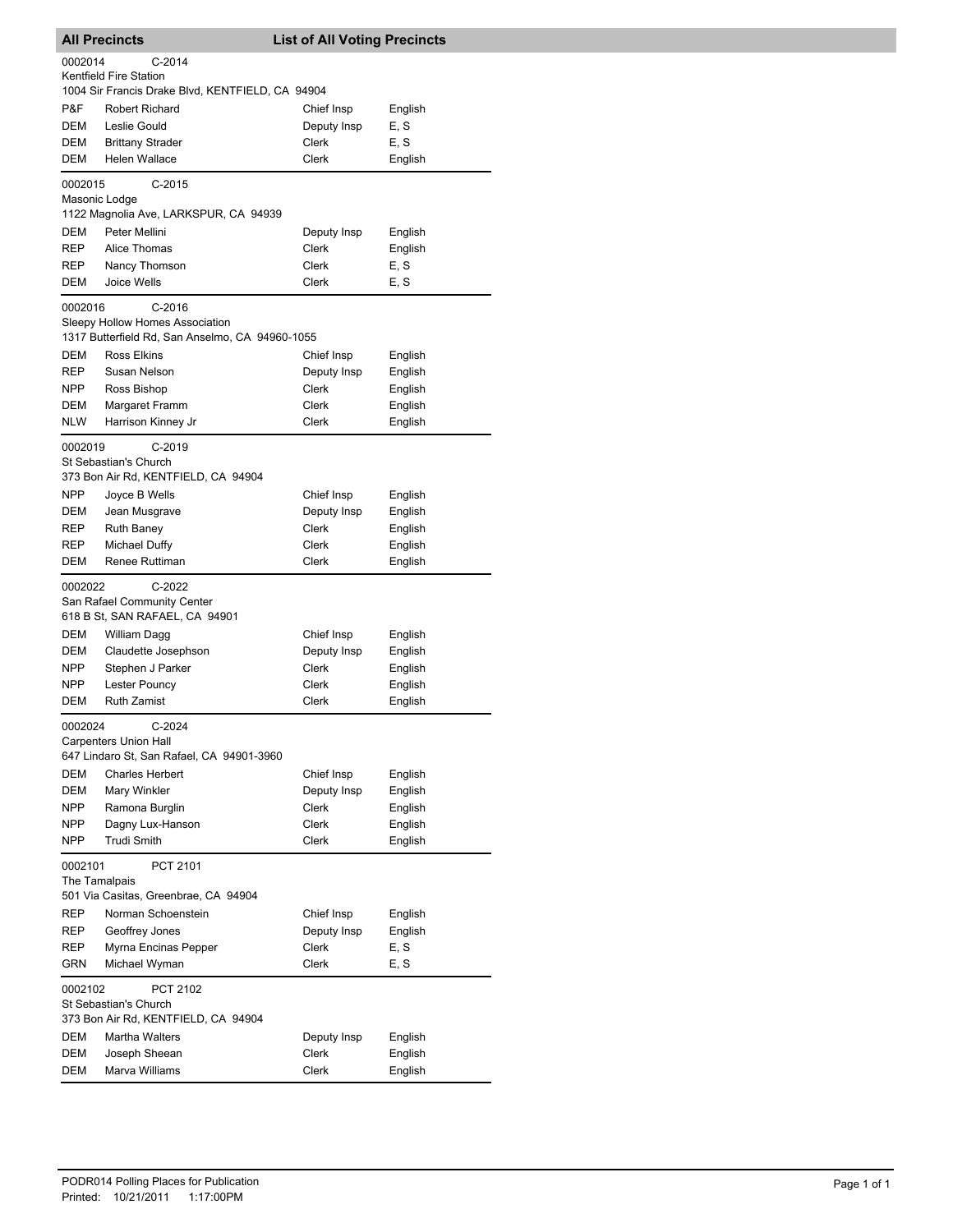|                                 | <b>All Precincts</b>                                                               | <b>List of All Voting Precincts</b> |                    |
|---------------------------------|------------------------------------------------------------------------------------|-------------------------------------|--------------------|
| 0002107                         | <b>PCT 2107</b>                                                                    |                                     |                    |
|                                 | <b>Larkspur Recreation Department</b>                                              |                                     |                    |
|                                 | 240 Doherty Drive, Larkspur, CA 94939                                              |                                     |                    |
| DEM                             | Edward Wynne Jr                                                                    | Chief Insp                          | English            |
| DEM                             | <b>Michael Roller</b>                                                              | Deputy Insp                         | English            |
| GRN                             | Joel Roller                                                                        | <b>Clerk</b>                        | English            |
| DEM                             | Janet Williams                                                                     | Clerk                               | English            |
| 0002207                         | <b>PCT 2207</b><br>Ross Valley Fire Station #19                                    |                                     |                    |
|                                 | 777 San Anselmo Ave, SAN ANSELMO, CA 94960                                         |                                     |                    |
| REP                             | Cheryl Egan                                                                        | Chief Insp                          | English            |
| NPP                             | Mary Lee Bronzo                                                                    | Deputy Insp                         | English            |
| REP                             | Suzanna Abbott                                                                     | Clerk                               | English            |
| DEM                             | Susan Alan                                                                         | Clerk                               | English            |
| 0002303                         | PCT 2303                                                                           |                                     |                    |
|                                 | Fairfax Women's Club                                                               |                                     |                    |
|                                 | 46 Park Rd, FAIRFAX, CA 94930                                                      |                                     |                    |
| DEM                             | Caine Starelli                                                                     | Deputy Insp                         | English            |
| DEM                             | Joyce Miley                                                                        | Clerk                               | English            |
| DEM                             | Rose Wager                                                                         | Clerk                               | English            |
| 0002304                         | <b>PCT 2304</b>                                                                    |                                     |                    |
|                                 | Fairfax Regional Library<br>2097 Sir Francis Drake Blvd, Fairfax, CA 94930-1115    |                                     |                    |
| DEM                             | Joyce Cole                                                                         | Chief Insp                          | English            |
| GRN                             | Rue Burlingham                                                                     | Deputy Insp                         | E, S               |
| DEM                             | True Anne Boardman Heitz                                                           | Clerk                               | E, S               |
| AIP.                            | Floria Oliveira                                                                    | Clerk                               | English            |
|                                 | Amelia Richards                                                                    | Clerk                               | English            |
| 0002305<br><b>Bennett House</b> | PCT 2305                                                                           |                                     |                    |
|                                 | 53 Taylor Drive (Claus & Taylor), FAIRFAX, CA 94930                                |                                     |                    |
| GRN                             | Cindi Darling                                                                      | Deputy Insp                         | English            |
| AIP<br>AIP                      | Bryan Sousa<br>Larriece Stuart                                                     | Clerk<br>Clerk                      | English<br>English |
|                                 |                                                                                    |                                     |                    |
| 0002306<br>Manor School         | PCT 2306<br>150 Oak Manor Dr, Fairfax, CA 94930                                    |                                     |                    |
| DEM                             | <b>Barbara Coler</b>                                                               | Chief Insp                          |                    |
| DEM                             | Peter Blunt                                                                        | Deputy Insp                         | English<br>English |
| DEM                             | Adell Freeman                                                                      | Clerk                               | English            |
| DEM                             | Ilka Normile                                                                       | Clerk                               | English            |
| DEM                             | Linda Schwarzenberg                                                                | Clerk                               | E, S               |
| 0002601                         | PCT 2601<br>Sleepy Hollow Presbyterian Church                                      |                                     |                    |
|                                 | 100 Tarry Rd, San Anselmo, CA 94960-1066                                           |                                     |                    |
| REP                             | Constance Berto                                                                    | Chief Insp                          | E, S               |
| <b>NPP</b>                      | Joan Jacks                                                                         | Deputy Insp                         | English            |
| REP                             | Audrey La Belle                                                                    | Clerk                               | English            |
| DEM                             | Ann Raab                                                                           | Clerk                               | English            |
| 0002701                         | PCT 2701                                                                           |                                     |                    |
| Manor School                    | 150 Oak Manor Dr, Fairfax, CA 94930                                                |                                     |                    |
| REP                             | Louis Baesel                                                                       | Deputy Insp                         | English            |
| DEM                             | Diana Kennedy                                                                      | Clerk                               | English            |
| DEM                             | Marilyn Nelson                                                                     | Clerk                               | E, S               |
| 0002907                         | <b>PCT 2907</b><br>First Presbyterian Church<br>1510 5th Ave, San Rafael, CA 94901 |                                     |                    |
| <b>NPP</b>                      | Johannes Ryssemus                                                                  | Deputy Insp                         | English            |
| DEM                             | Madeleine Devlin                                                                   | Clerk                               | English            |
| DEM                             | Louis Adelmo Martinez                                                              | Clerk                               | English            |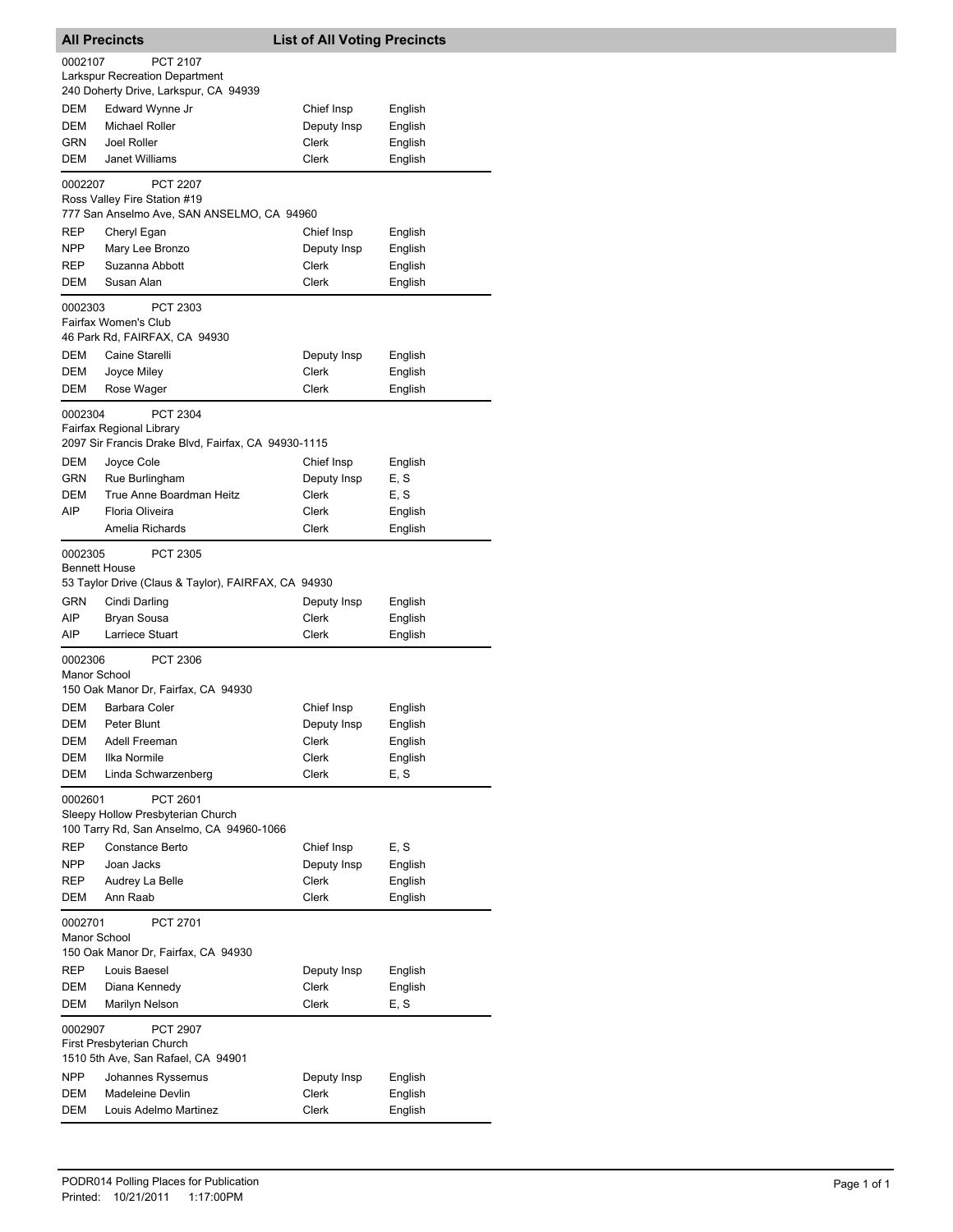|                                                                                           | <b>All Precincts</b>                                                                    | <b>List of All Voting Precincts</b> |         |
|-------------------------------------------------------------------------------------------|-----------------------------------------------------------------------------------------|-------------------------------------|---------|
| 0003001                                                                                   | C-3001                                                                                  |                                     |         |
|                                                                                           | Sausalito Women's Club                                                                  |                                     |         |
|                                                                                           | 120 Central Ave, Sausalito, CA 94965                                                    |                                     |         |
| <b>DEM</b>                                                                                | Louise Dzimian                                                                          | Chief Insp                          | English |
| DEM                                                                                       | Aaron Falkenbach                                                                        | Deputy Insp                         | English |
| <b>DEM</b>                                                                                | Joseph Jeremy                                                                           | Clerk                               | English |
| <b>NPP</b>                                                                                | <b>Gerald Williams</b>                                                                  | Clerk                               | English |
| 0003002                                                                                   | $C-3002$<br>Star Of Sea Catholic Church<br>180 Harrison Ave, Sausalito, CA 94965        |                                     |         |
| REP                                                                                       | Marie Farley                                                                            | Chief Insp                          | English |
| REP                                                                                       | Jean Comerford                                                                          | Deputy Insp                         | English |
| DEM                                                                                       | <b>Gale Brewer</b>                                                                      | Clerk                               | English |
| <b>DEM</b>                                                                                | Alan Levinson                                                                           | Clerk                               | English |
| REP                                                                                       | <b>Carlys Phillips</b>                                                                  | Clerk                               | English |
| 0003003                                                                                   | C-3003<br>Sausalito City Hall<br>420 Litho Street, SAUSALITO, CA 94965                  |                                     |         |
| DEM                                                                                       | Annelouise Elkington                                                                    | Chief Insp                          | English |
| REP                                                                                       | Monika Kolipinski                                                                       | Deputy Insp                         | E, S    |
| REP                                                                                       | <b>Charles Donald</b>                                                                   | Clerk                               | English |
| REP                                                                                       | Zofia Kolipinski                                                                        | Clerk                               | English |
| DEM                                                                                       | Marijo Racciatti                                                                        | Clerk                               | English |
| 0003004                                                                                   | $C-3004$<br>Mill Valley Community Ctr<br>180 Camino Alto, Mill Valley, CA 94941-4603    |                                     |         |
| DEM                                                                                       | Frank Luederitz                                                                         | Chief Insp                          | English |
| DEM                                                                                       | Morgan Smith                                                                            | Deputy Insp                         | English |
| DEM                                                                                       | Mary Bizzarri                                                                           | Clerk                               | English |
| REP                                                                                       | Elinor Franchetti                                                                       | Clerk                               | English |
| REP                                                                                       | Ursula Kerr                                                                             | Clerk                               | English |
| 0003005                                                                                   | $C-3005$<br>Sewerage Agency Of So Marin<br>450 Sycamore Ave, Mill Valley, CA 94941-2232 |                                     |         |
| DEM                                                                                       | John Eagan                                                                              | Chief Insp                          | English |
| DEM                                                                                       | Amy Andrews                                                                             | Deputy Insp                         | English |
| <b>NPP</b>                                                                                | Dorothy Bray                                                                            | Clerk                               | English |
| NPP                                                                                       | Elena Hutcheson                                                                         | Clerk                               | English |
| <b>NPP</b>                                                                                | Margaret Jett                                                                           | Clerk                               | English |
| 0003006                                                                                   | C-3006<br>Episcopal Church Of Our Savior<br>10 Old Mill St, MILL VALLEY, CA 94941       |                                     |         |
| DEM                                                                                       | <b>Frances Wolff</b>                                                                    | Chief Insp                          | English |
| DEM                                                                                       | Stan Mazzas                                                                             | Deputy Insp                         | English |
| NPP                                                                                       | Marsha Gaytan                                                                           | Clerk                               | E, S    |
| DEM                                                                                       | Marianne Pelet                                                                          | Clerk                               | English |
| REP                                                                                       | Ronald Schafer                                                                          | Clerk                               | English |
| C-3007<br>0003007<br>Our Lady Of Mt Carmel Church<br>3 Oakdale Ave, MILL VALLEY, CA 94941 |                                                                                         |                                     |         |
| DEM                                                                                       | <b>Milton Weiss</b>                                                                     | Chief Insp                          | English |
| NPP                                                                                       | Kelly Tyler                                                                             | Deputy Insp                         | English |
| NPP                                                                                       | Prabha Jhamb                                                                            | <b>Clerk</b>                        | English |
| AIP                                                                                       | Scott Watterworth                                                                       | Clerk                               | English |
| NPP                                                                                       | Kay Windy                                                                               | Clerk                               | English |
| 0003008<br>Park School                                                                    | C-3008<br>360 E. Blithedale Ave, Mill Valley, CA 94941-2140                             |                                     |         |
| REP                                                                                       | Barbara Morgan                                                                          | Chief Insp                          | English |
| DEM                                                                                       | Sandra Lamke                                                                            | Deputy Insp                         | English |
| <b>DEM</b>                                                                                | Donna Carrillo                                                                          | Clerk                               | English |
| DEM                                                                                       | Jerome Kirkpatrick                                                                      | Clerk                               | English |
| DEM                                                                                       | Martin Russell                                                                          | Clerk                               | English |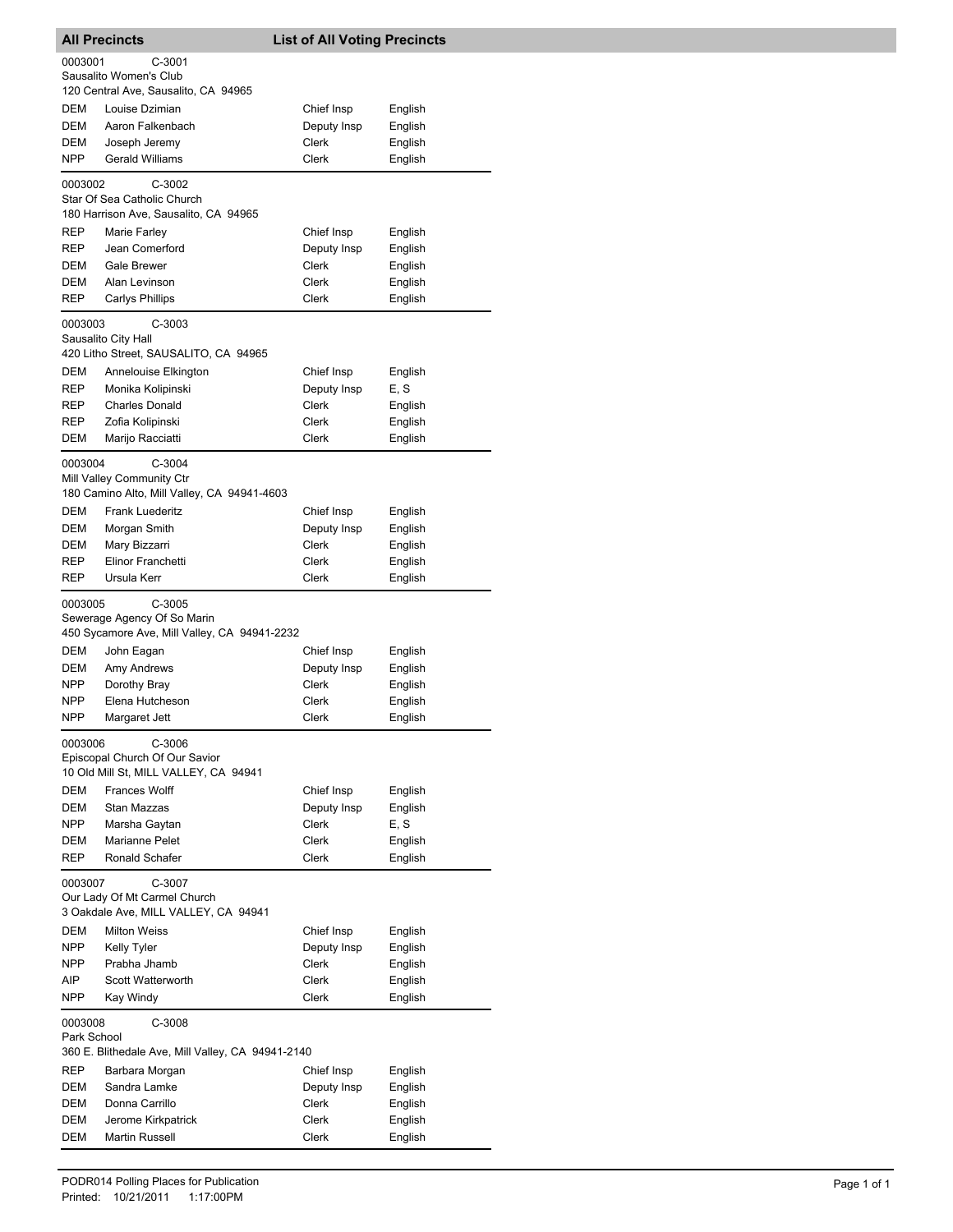| <b>All Precincts</b>                                                                                  |                                                                                                                                      | <b>List of All Voting Precincts</b> |                               |
|-------------------------------------------------------------------------------------------------------|--------------------------------------------------------------------------------------------------------------------------------------|-------------------------------------|-------------------------------|
| 0003010                                                                                               | $C-3010$                                                                                                                             |                                     |                               |
| Del Mar School                                                                                        |                                                                                                                                      |                                     |                               |
|                                                                                                       | 105 Avenida Miraflores, Tiburon, CA 94920                                                                                            |                                     |                               |
| DEM                                                                                                   | John Kraus                                                                                                                           | Chief Insp                          | English                       |
| DEM                                                                                                   | John Hermansky                                                                                                                       | Deputy Insp                         | English                       |
| <b>DEM</b>                                                                                            | Mary Christiansen                                                                                                                    | Clerk                               | English                       |
| <b>DEM</b>                                                                                            | Louise Maloof<br><b>Sharon Terrill</b>                                                                                               | Clerk                               | E, S                          |
| REP                                                                                                   |                                                                                                                                      | Clerk                               | English                       |
| 0003011                                                                                               | $C-3011$<br><b>Tiburon Baptist Church</b><br>445 Greenwood Beach Rd, TIBURON, CA 94920                                               |                                     |                               |
| <b>NPP</b>                                                                                            | Marcia Felton                                                                                                                        | Deputy Insp                         | English                       |
| DEM                                                                                                   | James Hill                                                                                                                           | Clerk                               | English                       |
| <b>DEM</b>                                                                                            | <b>Bernice Rollin</b>                                                                                                                | <b>Clerk</b>                        | English                       |
| 0003013                                                                                               | $C-3013$<br><b>Tiburon Town Hall</b><br>1505 Tiburon Blvd, Tiburon, CA 94920                                                         |                                     |                               |
| DEM                                                                                                   | <b>Richard Park</b>                                                                                                                  | Chief Insp                          | English                       |
| AIP.<br><b>NPP</b>                                                                                    | Sandra Macleod White<br>I Erika Brooks                                                                                               | Deputy Insp<br>Clerk                | English                       |
| <b>NPP</b>                                                                                            | Elizabeth De Tomasi                                                                                                                  | Clerk                               | English<br>English            |
| DEM                                                                                                   | Ronald Skellenger                                                                                                                    | Clerk                               | English                       |
|                                                                                                       |                                                                                                                                      |                                     |                               |
| 0003015<br><b>Bel Aire School</b>                                                                     | $C-3015$<br>277 Karen Way, TIBURON, CA 94920                                                                                         |                                     |                               |
| REP                                                                                                   | <b>Walter Strakosch</b>                                                                                                              | Chief Insp                          | English                       |
| REP                                                                                                   | Mary Bowles                                                                                                                          | Deputy Insp                         | English                       |
| DEM                                                                                                   | Aviva Shane                                                                                                                          | Clerk                               | English                       |
| REP                                                                                                   | Mary Strakosch                                                                                                                       | Clerk                               | English                       |
| 0003016<br>DEM<br>DEM<br><b>NPP</b>                                                                   | $C-3016$<br><b>Belvedere Community Center</b><br>Community Road, Belvedere, CA 94920<br>Robert Flynn<br>Karen Brown<br>John Carapiet | Chief Insp<br>Deputy Insp<br>Clerk  | English<br>English<br>English |
| REP                                                                                                   | Jean Oller                                                                                                                           | Clerk                               | English                       |
| 0003017                                                                                               | C-3017<br>Tam Valley Community Ctr<br>203 Marin Ave, Mill Valley, CA 94941-4068                                                      |                                     |                               |
| DEM                                                                                                   | Lynn Eichinger                                                                                                                       | Chief Insp                          | English                       |
| DEM<br><b>NPP</b>                                                                                     | James Adams<br>Paulette Lueke                                                                                                        | Deputy Insp<br>Clerk                | English<br>English            |
| DEM                                                                                                   | <b>Preston Marcum</b>                                                                                                                | Clerk                               | English                       |
| DEM                                                                                                   | Jon Snyder                                                                                                                           | Clerk                               | English                       |
| 0003018<br>$C-3018$<br>Almonte Improvement Club<br>Almonte & Wisteria Way, Mill Valley, CA 94941-4138 |                                                                                                                                      |                                     |                               |
| DEM                                                                                                   | <b>Bonnie Glaser</b>                                                                                                                 | Chief Insp                          | English                       |
| DEM                                                                                                   | <b>Elizabeth Sanders</b>                                                                                                             | Deputy Insp                         | English<br>English            |
| DEM<br><b>REP</b>                                                                                     | Connaitre Chateaubriant<br>Fredericka Cobey                                                                                          | Clerk<br><b>Clerk</b>               | English                       |
| <b>NLW</b>                                                                                            | <b>Frederick Smith</b>                                                                                                               | Clerk                               | English                       |
| 0003019                                                                                               | $C-3019$                                                                                                                             |                                     |                               |
|                                                                                                       | <b>Tam Valley Community Ctr</b><br>203 Marin Ave, Mill Valley, CA 94941-4068                                                         |                                     |                               |
| DEM                                                                                                   | Joann Mannion                                                                                                                        | Deputy Insp                         | English                       |
| NPP                                                                                                   | Eileen Duane                                                                                                                         | Clerk                               | English                       |
| REP                                                                                                   | Marilyn Sugimura                                                                                                                     | Clerk                               | English                       |
| <b>DEM</b>                                                                                            | Sheila Whittle                                                                                                                       | Clerk                               | English                       |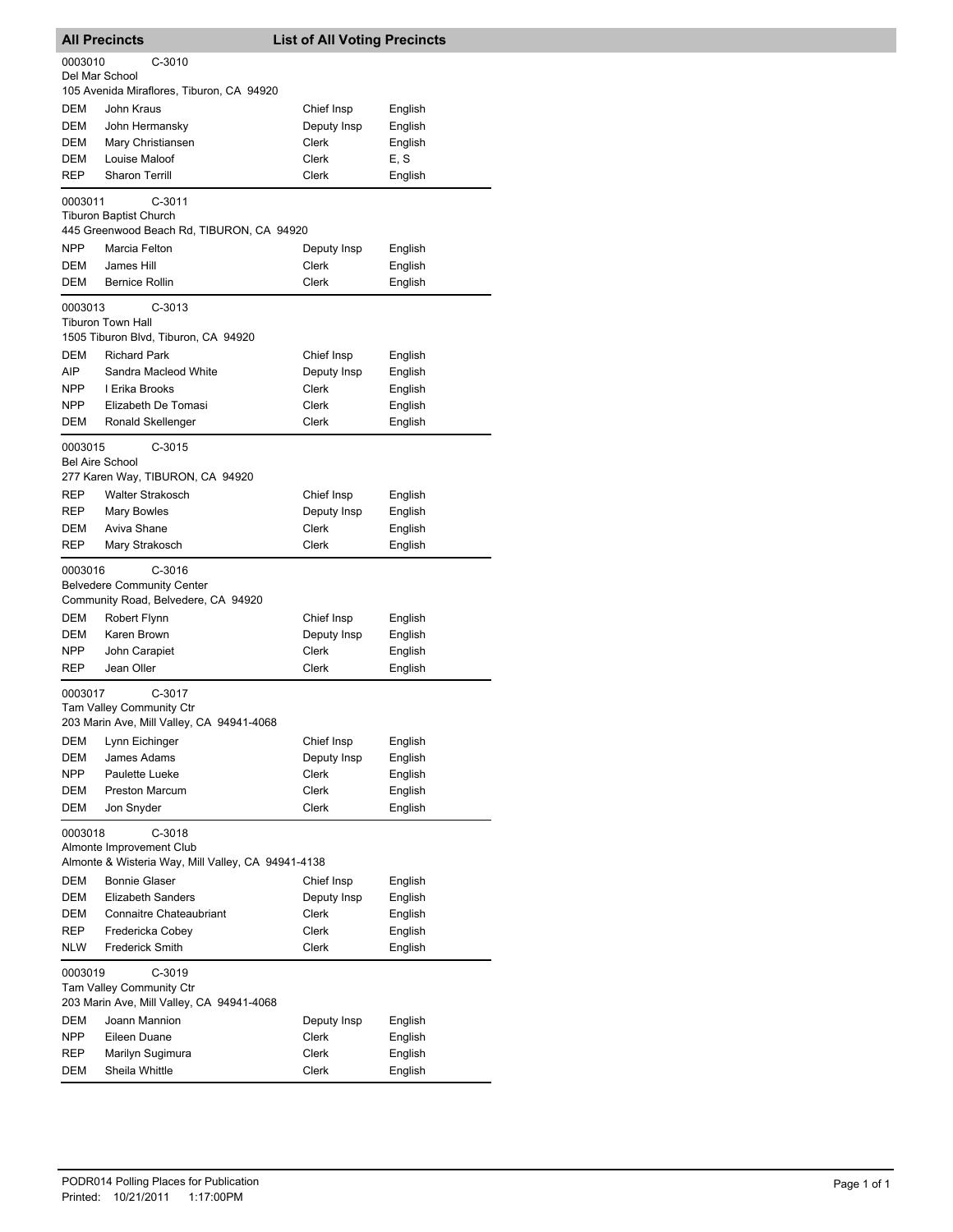|                                   | <b>All Precincts</b>                                                                   | <b>List of All Voting Precincts</b> |                    |
|-----------------------------------|----------------------------------------------------------------------------------------|-------------------------------------|--------------------|
| 0003021                           | $C-3021$<br>Marguerita C. Johnson Senior Center                                        |                                     |                    |
|                                   | 640 Drake Ave, Marin City, CA 94965                                                    |                                     |                    |
| DEM                               | Dodie Goldberg                                                                         | Chief Insp                          | English            |
| DEM                               | Ava Tate                                                                               | Deputy Insp                         | English            |
| DEM<br>DEM                        | Donald Haaga<br><b>Sheryl Mathis</b>                                                   | Clerk<br>Clerk                      | English            |
| <b>GRN</b>                        | Eric Overholt                                                                          | Clerk                               | English<br>English |
|                                   |                                                                                        |                                     |                    |
| 0003022                           | $C-3022$<br><b>Strawberry Shores Office</b><br>111 Seminary Dr., MILL VALLEY, CA 94941 |                                     |                    |
| <b>DEM</b>                        | Arnold Gallegos                                                                        | Chief Insp                          | E, S               |
| DEM                               | <b>Stephine Wells</b>                                                                  | Deputy Insp                         | E, S               |
| <b>NPP</b>                        | <b>Beverly Kern</b>                                                                    | Clerk                               | English            |
| REP                               | Susan Murphy                                                                           | Clerk                               | English            |
| 0003023                           | $C-3023$<br>So Marin Fire Protection Dist<br>308 Reed Blvd, MILL VALLEY, CA 94941      |                                     |                    |
| DEM                               | <b>Elizabeth Bikle</b>                                                                 | Chief Insp                          | English            |
| DEM                               | <b>Christine Bikle</b>                                                                 | Deputy Insp                         | English            |
| REP                               | Donald Potter                                                                          | Clerk                               | English            |
| 0003025                           | $C-3025$<br><b>Tiburon Baptist Church</b>                                              |                                     |                    |
|                                   | 445 Greenwood Beach Rd, TIBURON, CA 94920                                              |                                     |                    |
| DEM                               | Susan Schmidt                                                                          | Chief Insp                          | English            |
| DEM                               | Patricia Rinere                                                                        | Deputy Insp                         | English            |
| DEM                               | John Driscoll                                                                          | Clerk                               | English            |
| <b>DEM</b>                        | <b>Traute Eckersdorff</b>                                                              | Clerk                               | English            |
| 0003026<br><b>Bel Aire School</b> | C-3026<br>277 Karen Way, TIBURON, CA 94920                                             |                                     |                    |
| REP                               | Eleanor Darroche                                                                       | Deputy Insp                         | English            |
| <b>NPP</b>                        | Barbara Reitebach                                                                      | Clerk                               | English            |
| <b>DEM</b>                        | Wynn Welch                                                                             | <b>Clerk</b>                        | E, S               |
| 0003204                           | PCT 3204<br>Mill Valley City Hall<br>26 Corte Madera Ave, MILL VALLEY, CA 94941        |                                     |                    |
| DEM                               | David Pittle                                                                           | Chief Insp                          | E, S               |
|                                   | DEM Cassandra Mani                                                                     | Deputy Insp                         | English            |
| DEM                               | Fred Hurvich                                                                           | Clerk                               | English            |
| DEM                               | Marsha Price                                                                           | Clerk                               | English            |
| 0003216<br>The Redwoods           | PCT 3216                                                                               |                                     |                    |
|                                   | 40 Camino Alto, MILL VALLEY, CA 94941                                                  |                                     |                    |
| REP                               | Robert Gonzalez                                                                        | Chief Insp                          | English            |
| REP                               | Renee Ward                                                                             | Deputy Insp                         | English            |
| DEM                               | Lynn Breger                                                                            | Clerk                               | English            |
| <b>NPP</b><br>0003705             | Mark Joseph Hagan<br><b>PCT 3705</b>                                                   | Clerk                               | English            |
|                                   | Marin Amateur Radio Club<br>27 Shell Rd, MILL VALLEY, CA 94941                         |                                     |                    |
|                                   |                                                                                        |                                     |                    |
| DEM<br>DEM                        | Alan Hersh                                                                             | Chief Insp                          | English            |
| NPP                               | Edward William Tuescher Jr<br>Deborah Berenboim                                        | Deputy Insp<br>Clerk                | English<br>English |
| REP                               | Maureen Mc Connell                                                                     | Clerk                               | English            |
| 0004001                           | C-4001<br>Pt. Reyes Fire Station                                                       |                                     |                    |
|                                   | 4th & B St, Point Reyes, CA 94956                                                      |                                     |                    |
| GRN                               | Christopher Lish                                                                       | Chief Insp                          | E, S               |
| DEM                               | Susan Lincoln                                                                          | Deputy Insp                         | English            |
| DEM                               | Louise Gregg                                                                           | Clerk                               | E, S               |
| GRN                               | Courtney Krakie                                                                        | Clerk                               | English            |
| DEM                               | Donald Lloyd                                                                           | Clerk                               | English            |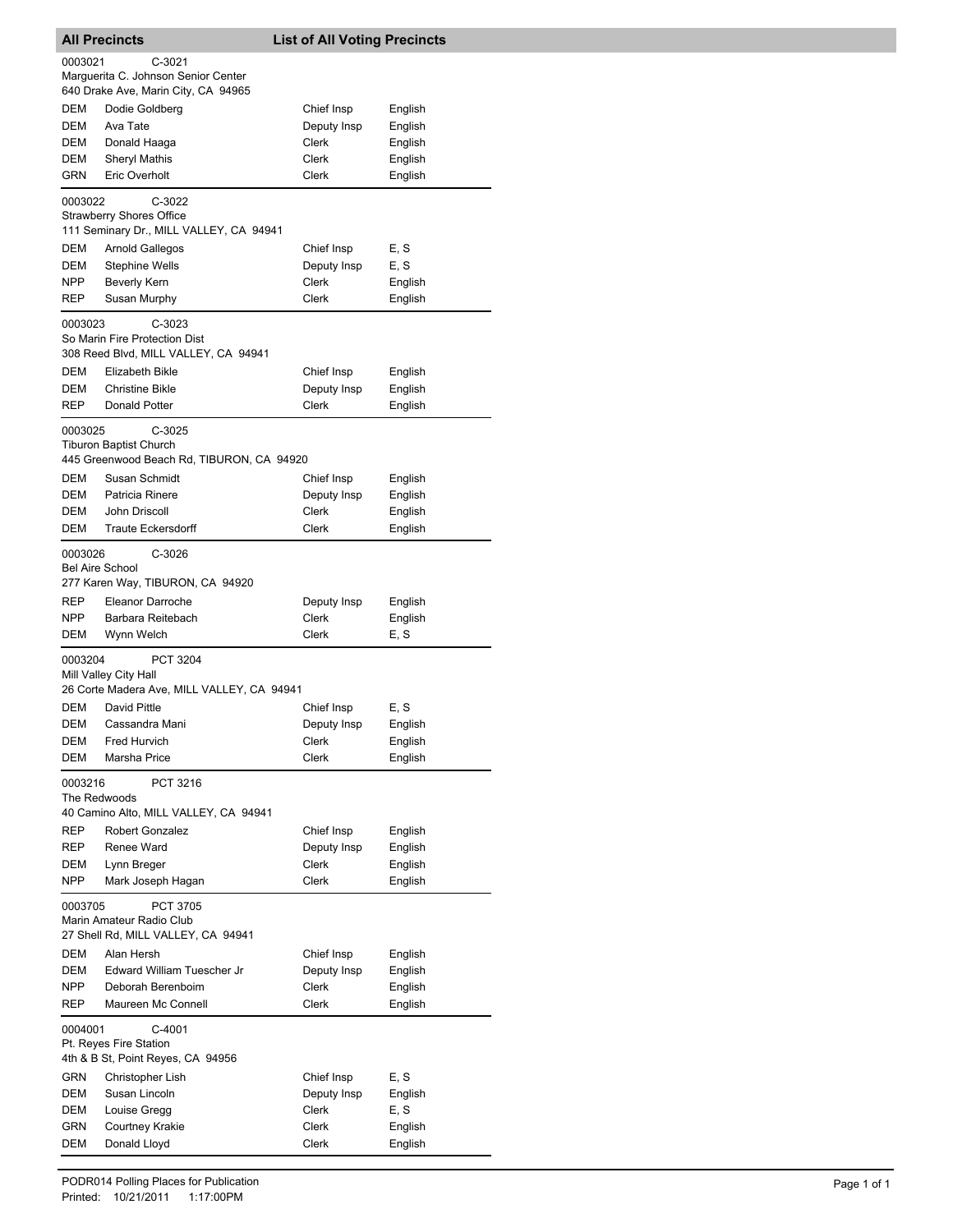|                | <b>All Precincts</b>                                                                             | <b>List of All Voting Precincts</b> |                    |
|----------------|--------------------------------------------------------------------------------------------------|-------------------------------------|--------------------|
| 0004003        | C-4003                                                                                           |                                     |                    |
|                | <b>Inverness Fire House</b>                                                                      |                                     |                    |
|                | 50 Inverness Way, INVERNESS, CA 94937                                                            |                                     |                    |
| REP            | <b>Richard Aston</b>                                                                             | Chief Insp                          | English            |
| REP            | Georgeanne Aston                                                                                 | Deputy Insp                         | English            |
| NPP            | Catherine Kuzmanich                                                                              | Clerk                               | E, S               |
| NPP            | Wynn Miller                                                                                      | <b>Clerk</b>                        | English            |
| 0004004        | $C-4004$                                                                                         |                                     |                    |
| Nicasio School |                                                                                                  |                                     |                    |
|                | 5555 Nicasio Valley Rd, Nicasio, CA 94946                                                        |                                     |                    |
| DEM            | Antonia Van Becker                                                                               | Chief Insp                          | English            |
| REP            | Leslie Gompertz                                                                                  | Deputy Insp                         | English            |
| DEM            | Mimi Lewis                                                                                       | Clerk                               | English            |
| DEM            | Kimberly Wallach                                                                                 | Clerk                               | English            |
| 0004008        | C-4008<br>Wild Horse Valley Clubhouse<br>110 Wild Horse Valley Dr, NOVATO, CA 94947              |                                     |                    |
| DEM            | George Minor                                                                                     | Chief Insp                          | English            |
| DEM            | James Lamb                                                                                       | Deputy Insp                         | English            |
| DEM            | <b>Rita Kiesow</b>                                                                               | Clerk                               | English            |
| DEM            | Robert Semple                                                                                    | Clerk                               | English            |
| 0004010        | $C-4010$<br>Homestead Valley Community Ctr<br>315 Montford Ave, MILL VALLEY, CA 94941            |                                     |                    |
| DEM            | Michael Kenyon                                                                                   | Chief Insp                          | English            |
| DEM            | Rena Ivy                                                                                         | Deputy Insp                         | English            |
| DEM            | Lawrence Anderson                                                                                | Clerk                               | E, S               |
| NPP.           | John Dunlap                                                                                      | Clerk                               | English            |
| NPP            | Mary Ann Dunlap                                                                                  | Clerk                               | English            |
| 0004011<br>DEM | $C-4011$<br>Muir Beach Community Center<br>19 Seacape Dr, Muir Beach, CA 94965<br>Kathryn Sward  | Chief Insp                          | English            |
| REP            | Arlene Robertson                                                                                 | Deputy Insp                         | English            |
| REP            | <b>Gail Quentz</b>                                                                               | Clerk                               | English            |
| <b>NPP</b>     | <b>Bethany Villere</b>                                                                           | Clerk                               | English            |
| 0004014        | $C-4014$<br>Muir Woods Park Community Association<br>40 Ridge Ave, Mill Valley, CA 94941-1783    |                                     |                    |
| NPP            | Raya Smith                                                                                       | Chief Insp                          | English            |
| NPP            | <b>Richard Wallace</b><br>John Binns                                                             | Deputy Insp<br>Clerk                | English            |
| DEM<br>DEM     | <b>Richard Popson</b>                                                                            | Clerk                               | English<br>English |
|                |                                                                                                  |                                     |                    |
| 0004015        | C-4015<br><b>Bolinas Community Center</b><br>Wharf Rd, Bolinas, CA 94924                         |                                     |                    |
| GRN            | David Cattell                                                                                    | Chief Insp                          | E, S               |
| <b>DEM</b>     | Marina Troost                                                                                    | Deputy Insp                         | E, S               |
| <b>NPP</b>     | Arianne Dar                                                                                      | Clerk                               | E, S               |
|                | Barbara Kimball                                                                                  | Clerk                               | English            |
| DEM            | Jane Lockwood Mickelson                                                                          | Clerk                               | English            |
| 0004016        | C-4016<br>San Geronimo Valley Community Center<br>Sir Francis Drake Blvd, San Geronimo, CA 94963 |                                     |                    |
| <b>NPP</b>     | David O Connor                                                                                   | Chief Insp                          | English            |
| DEM            | Thomas Duff                                                                                      | Deputy Insp                         | English            |
| DEM            | Michael Kotski                                                                                   | Clerk                               | English            |
| DEM            | Melvyn Wright                                                                                    | Clerk                               | English            |
| DEM            | Erika Zettl                                                                                      | Clerk                               | English            |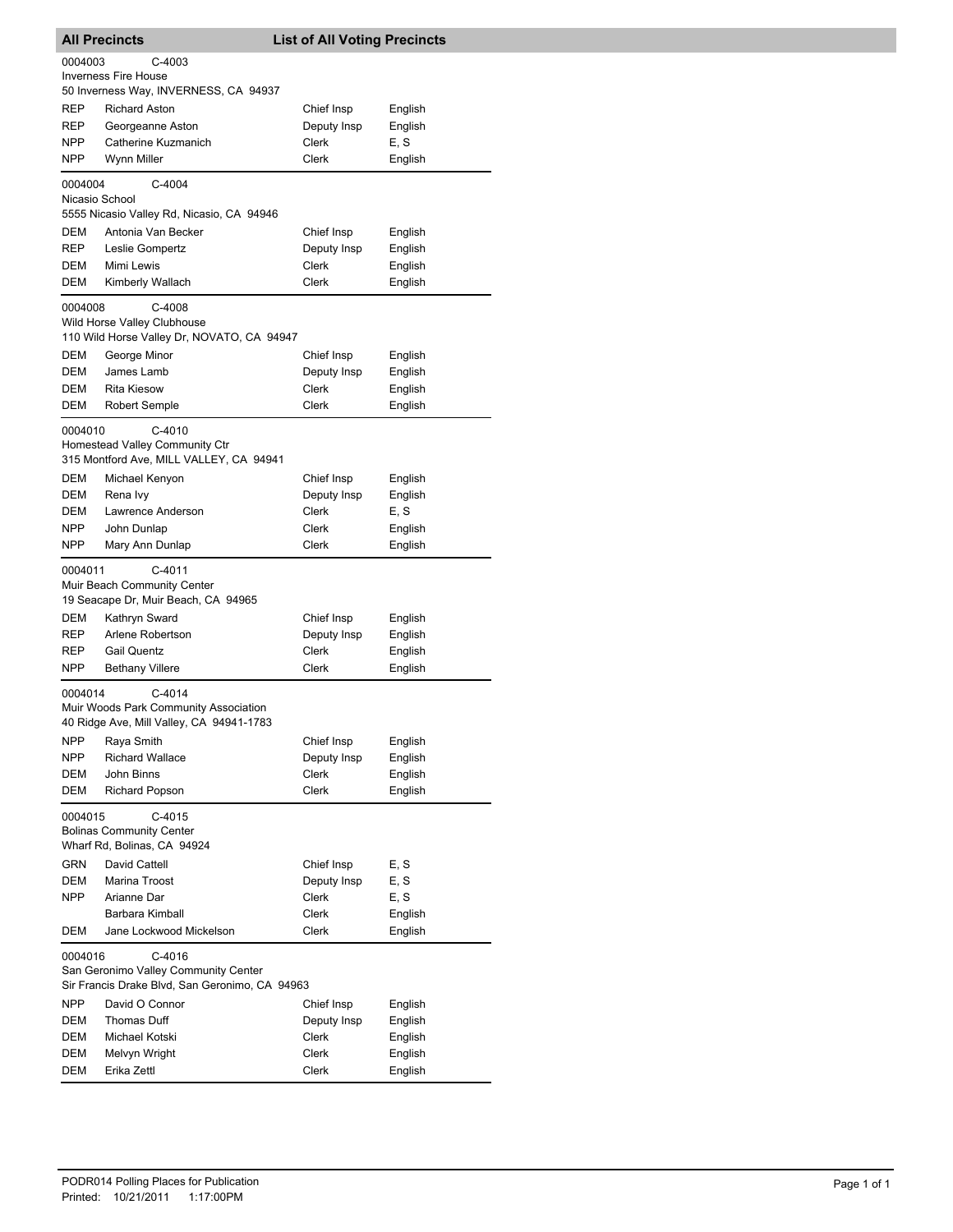| <b>All Precincts</b> |                                                                                       | <b>List of All Voting Precincts</b> |         |
|----------------------|---------------------------------------------------------------------------------------|-------------------------------------|---------|
| 0004017              | C-4017                                                                                |                                     |         |
|                      | Woodacre Improvement Club                                                             |                                     |         |
|                      | 1 Garden Way, WOODACRE, CA 94973                                                      |                                     |         |
| DEM                  | Carol Staley                                                                          | Chief Insp                          | English |
| <b>DEM</b>           | Kathryn Ospital                                                                       | Deputy Insp                         | English |
|                      | Jack Freckmann                                                                        | Clerk                               | English |
| GRN                  | Ann Jones                                                                             | Clerk                               | English |
| DEM                  | James Staley                                                                          | Clerk                               | English |
|                      |                                                                                       |                                     |         |
| 0004019              | $C-4019$<br>Pleasant Valley School<br>755 Sutro Ave, Novato, CA 94947                 |                                     |         |
| DEM                  | John Irvine                                                                           | Chief Insp                          | English |
| DEM                  | <b>Paul Shermantine</b>                                                               | Deputy Insp                         | English |
| REP                  | James O Leary                                                                         | Clerk                               | English |
| DEM                  | Dave Skavland                                                                         | Clerk                               | English |
| 0004020              | $C-4020$                                                                              |                                     |         |
| Sinaloa School       | 2045 Vineyard Rd, Novato, CA 94947-3810                                               |                                     |         |
| REP                  | Ralph Schaber                                                                         | Chief Insp                          | English |
| DEM                  | Jill Gregoire                                                                         | Deputy Insp                         | English |
| REP                  | John Trumbull                                                                         | Clerk                               | English |
| DEM                  | Susan Trumbull                                                                        | Clerk                               | English |
| 0004021              | C-4021<br><b>Pickleweed Community Center</b><br>50 Canal St, SAN RAFAEL, CA 94901     |                                     |         |
| DEM                  | John G Ortega                                                                         | Chief Insp                          | E, S    |
| DEM                  | Susan Severin                                                                         | Deputy Insp                         | E, S    |
| NPP                  | <b>Clark Christensen</b>                                                              | Clerk                               | English |
| GRN                  | Janice Gay                                                                            | Clerk                               | E, S    |
| DEM                  | Cuc Hang                                                                              | Clerk                               | E, V    |
| DEM                  | Shari Hang                                                                            | Clerk                               | English |
|                      | Josue Ramirez                                                                         | Clerk                               | E, S    |
| 0004022              | $C-4022$<br>Corte Madera Recreation Center                                            |                                     |         |
|                      | Tamalpais Dr, Corte Madera, CA 94925-1561                                             |                                     |         |
| DEM                  | <b>Andrew Rusting</b>                                                                 | Chief Insp                          | English |
| NPP                  | James Moore                                                                           | Deputy Insp                         | English |
| DEM                  | David Moore                                                                           | Clerk                               | English |
| REP                  | Virginia Moore                                                                        | Clerk                               | English |
| NPP                  | Laura Rowe-Richards                                                                   | <b>Clerk</b>                        | English |
| 0004023              | C-4023<br>Corte Madera Recreation Center<br>Tamalpais Dr, Corte Madera, CA 94925-1561 |                                     |         |
|                      | William Weigand                                                                       | Deputy Insp                         | E, S    |
| REP                  | James Robinson                                                                        | Clerk                               | English |
| DEM                  | Fred S Seiden                                                                         | Clerk                               | English |
| DEM                  | Rosalind S Seiden                                                                     | Clerk                               | English |
| 0004024              | C-4024                                                                                |                                     |         |
|                      | Aegis Of Corte Madera<br>5555 Paradise Dr, Corte Madera, CA 94925-1800                |                                     |         |
| <b>NPP</b>           | Galina Rumennik                                                                       | Chief Insp                          | English |
| DEM                  | <b>Christine Daniels</b>                                                              | Deputy Insp                         | English |
| DEM                  | <b>Beverly Cupp</b>                                                                   | Clerk                               | English |
| REP                  | Alberta Damas                                                                         | Clerk                               | English |
| REP                  | <b>Stanley Damas</b>                                                                  | Clerk                               | English |
| 0004025              | $C-4025$<br><b>Larkspur Recreation Department</b>                                     |                                     |         |
|                      | 240 Doherty Drive, Larkspur, CA 94939                                                 |                                     |         |
| DEM                  | <b>Robert Phillips</b>                                                                | Deputy Insp                         | English |
| <b>DEM</b>           | <b>Barbe Noyer</b>                                                                    | Clerk                               | English |
|                      | Stella Torrez                                                                         | Clerk                               | English |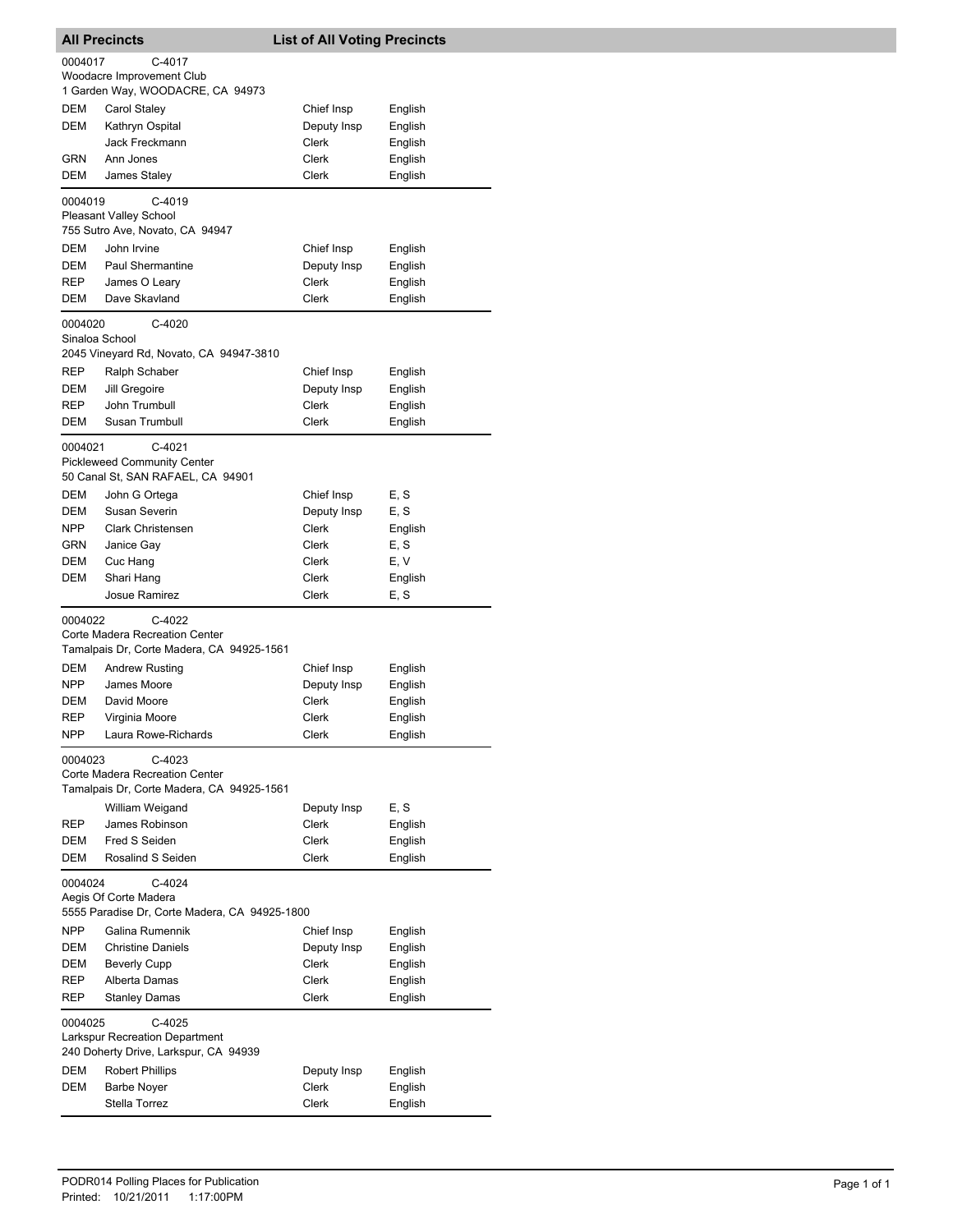| <b>All Precincts</b>                                                 |                                                                                                   | <b>List of All Voting Precincts</b> |                    |  |  |
|----------------------------------------------------------------------|---------------------------------------------------------------------------------------------------|-------------------------------------|--------------------|--|--|
| 0004101<br>PCT 4101<br><b>Tomales Regional History Center</b>        |                                                                                                   |                                     |                    |  |  |
|                                                                      | 26701 State Route 1, Tomales, CA 94971-0262                                                       |                                     |                    |  |  |
| REP                                                                  | Anna Jensen                                                                                       | Chief Insp                          | English            |  |  |
| REP                                                                  | Elizabeth Mitchell                                                                                | Deputy Insp                         | English            |  |  |
| DEM                                                                  | Alyce Perucchi                                                                                    | Clerk                               | English            |  |  |
| <b>NPP</b>                                                           | Kathleen Sartori                                                                                  | <b>Clerk</b>                        | English            |  |  |
| 0004305                                                              | <b>PCT 4305</b><br><b>Stinson Beach Community Center</b><br>30 Belvedere, STINSON BEACH, CA 94970 |                                     |                    |  |  |
| DEM                                                                  | <b>Bronwen Proust</b>                                                                             | Chief Insp                          | English            |  |  |
| DEM                                                                  | Hathaway Watson III                                                                               | Deputy Insp                         | English            |  |  |
| LІВ                                                                  | Immo Gunzerodt                                                                                    | Clerk                               | E, S               |  |  |
| DEM                                                                  | Pamela Lichtenwalner                                                                              | Clerk                               | English            |  |  |
| 0004503                                                              | <b>PCT 4503</b><br>Presbyterian Church Of Novato<br>710 Wilson Ave, Novato, CA 94947              |                                     |                    |  |  |
| <b>REP</b>                                                           | Alan Burton                                                                                       | Chief Insp                          | E, S               |  |  |
| DEM                                                                  | Veronica Doyle                                                                                    | Deputy Insp                         | English            |  |  |
| <b>REP</b>                                                           | Dennis Crinnion                                                                                   | Clerk                               | English            |  |  |
| DEM                                                                  | Paul Lindberg                                                                                     | Clerk                               | English            |  |  |
| 0004709                                                              | <b>PCT 4709</b><br>Aegis Of Corte Madera<br>5555 Paradise Dr, Corte Madera, CA 94925-1800         |                                     |                    |  |  |
| <b>DEM</b>                                                           | Karen Kosola                                                                                      | Deputy Insp                         | English            |  |  |
| DEM                                                                  | Siv Hood                                                                                          | Clerk                               | English            |  |  |
| DEM                                                                  | Ann Lunder                                                                                        | Clerk                               | English            |  |  |
| <b>NPP</b>                                                           | <b>Ruth Moran</b>                                                                                 | Clerk                               | English            |  |  |
| 0004806<br>Cape Marin                                                | <b>PCT 4806</b><br>Laderman Lane, Greenbrae, CA 94904-2482                                        |                                     |                    |  |  |
| REP                                                                  | Mary Arthur                                                                                       | Deputy Insp                         | English            |  |  |
| DEM                                                                  | Tae Chong                                                                                         | Clerk                               | English            |  |  |
| DEM                                                                  | <b>Theodora Graff</b>                                                                             | Clerk                               | English            |  |  |
| 0005002                                                              | C-5002<br><b>Bahia Clubhouse</b>                                                                  |                                     |                    |  |  |
|                                                                      | 3008 Topaz Drive, Novato, CA 94945-1547                                                           |                                     |                    |  |  |
| DEM                                                                  | Monique Saul-Egli                                                                                 | Chief Insp                          | E, S               |  |  |
| DEM                                                                  | <b>Shirley Printz</b>                                                                             | Deputy Insp                         | English            |  |  |
| DEM                                                                  | Renee Landstrom                                                                                   | Clerk                               | English            |  |  |
| <b>REP</b>                                                           | Jon Ragatz                                                                                        | Clerk                               | English            |  |  |
| 0005003                                                              | C-5003<br>Novato School District Offices                                                          |                                     |                    |  |  |
|                                                                      | 1015 Seventh St, Novato, CA 94945-2228                                                            |                                     |                    |  |  |
| DEM                                                                  | Linda Goheen                                                                                      | Chief Insp                          | English            |  |  |
| <b>DEM</b><br><b>NPP</b>                                             | <b>Bruce Cochran</b>                                                                              | Deputy Insp<br>Clerk                | English            |  |  |
| DEM                                                                  | <b>Ernest Beyer</b><br><b>Beatrice Cooper</b>                                                     | Clerk                               | English<br>English |  |  |
| <b>REP</b>                                                           | Milena Jurjevich                                                                                  | Clerk                               | English            |  |  |
| 0005004<br>$C-5004$<br>Novato Library                                |                                                                                                   |                                     |                    |  |  |
|                                                                      | 1720 Novato Blvd, Novato, CA 94947-3049                                                           |                                     |                    |  |  |
| DEM                                                                  | Brian Woodson                                                                                     | Chief Insp                          | English            |  |  |
| DEM                                                                  | Michele Keller-Sheehan                                                                            | Deputy Insp                         | E, S               |  |  |
| REP<br>DEM                                                           | Michele Ellen Hague<br>Joseph Spillman                                                            | Clerk<br>Clerk                      | English<br>English |  |  |
| 0005005<br>$C-5005$                                                  |                                                                                                   |                                     |                    |  |  |
| Atria Tamalpais Senior Living<br>853 Tamalpais Ave, NOVATO, CA 94947 |                                                                                                   |                                     |                    |  |  |
| DEM                                                                  | <b>Herbert Kessner</b>                                                                            |                                     |                    |  |  |
| REP                                                                  | Joyce Lenaburg                                                                                    | Chief Insp<br>Deputy Insp           | English<br>English |  |  |
| DEM                                                                  | Royanne Marshall                                                                                  | Clerk                               | English            |  |  |
| DEM                                                                  | Lois St Sure                                                                                      | Clerk                               | English            |  |  |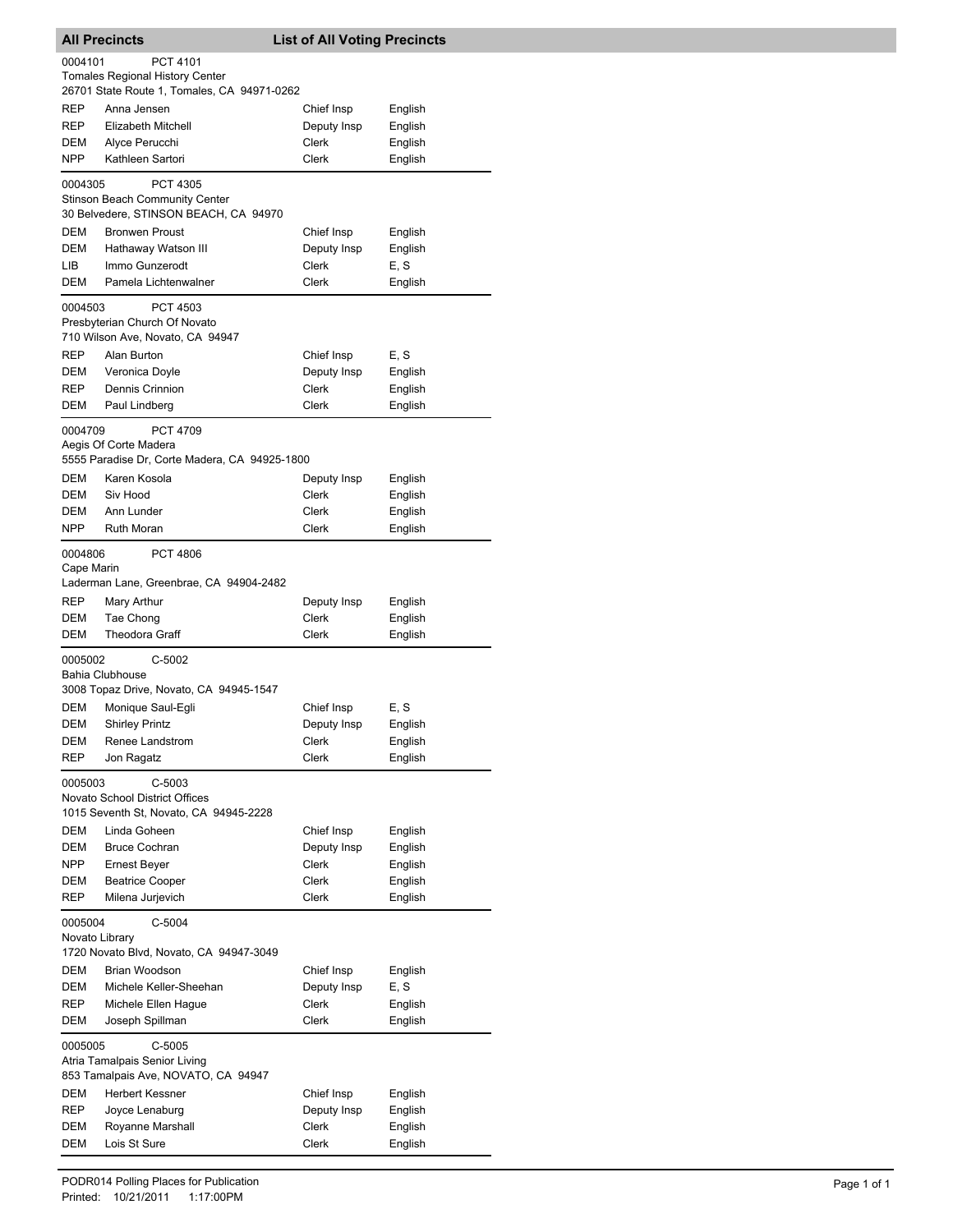| <b>All Precincts</b>                                                                           |                                                                                         | <b>List of All Voting Precincts</b> |         |  |  |  |
|------------------------------------------------------------------------------------------------|-----------------------------------------------------------------------------------------|-------------------------------------|---------|--|--|--|
| C-5006<br>0005006                                                                              |                                                                                         |                                     |         |  |  |  |
|                                                                                                | <b>Hill Community Room</b>                                                              |                                     |         |  |  |  |
|                                                                                                | 1560 Hill Road, Novato, CA 94947-4002                                                   |                                     |         |  |  |  |
| <b>NPP</b>                                                                                     | James Clinton Waltermire                                                                | Chief Insp                          | English |  |  |  |
| DEM                                                                                            | Jaymie Wright                                                                           | Deputy Insp                         | English |  |  |  |
|                                                                                                | Ervia Nicole Changeux                                                                   | Clerk                               | English |  |  |  |
| DEM                                                                                            | Arlene Finn                                                                             | Clerk                               | English |  |  |  |
| DEM                                                                                            | Rose Stewart                                                                            | Clerk                               | English |  |  |  |
| C-5008<br>0005008<br>Lu Sutton School<br>1800 Center Rd, Novato, CA 94947                      |                                                                                         |                                     |         |  |  |  |
| REP                                                                                            | David Reed                                                                              | Chief Insp                          | English |  |  |  |
| DEM                                                                                            | Paula Hafling                                                                           | Deputy Insp                         | English |  |  |  |
| <b>DEM</b>                                                                                     | <b>Wendy Cramer</b>                                                                     | Clerk                               | English |  |  |  |
| <b>DEM</b>                                                                                     | Jacquelyn Walton                                                                        | Clerk                               | English |  |  |  |
|                                                                                                | 0005009<br>$C-5009$<br>Open Door Christian Church<br>1915 Novato Blvd, Novato, CA 94947 |                                     |         |  |  |  |
| DEM                                                                                            | Jennifer Welsch                                                                         | Chief Insp                          | English |  |  |  |
| DEM                                                                                            | Raymond Young                                                                           | Deputy Insp                         | English |  |  |  |
| DEM                                                                                            | <b>Richard Abold</b>                                                                    | Clerk                               | English |  |  |  |
| NPP                                                                                            | Judith Ahuja                                                                            | Clerk                               | E, S    |  |  |  |
| DEM                                                                                            | Mahmoud Gozashti                                                                        | Clerk                               | E, S    |  |  |  |
| 0005010<br>$C-5010$<br>All Saints Lutheran Church<br>2 San Marin Dr, Novato, CA 94945-1118     |                                                                                         |                                     |         |  |  |  |
| REP                                                                                            | Margaret Mueller                                                                        | Chief Insp                          | English |  |  |  |
| DEM                                                                                            | <b>Christine Mahaffy</b>                                                                | Deputy Insp                         | English |  |  |  |
| NPP                                                                                            | Evelyn Mattson                                                                          | Clerk                               | English |  |  |  |
| DEM                                                                                            | James Rolka                                                                             | Clerk                               | English |  |  |  |
| 0005011<br>$C-5011$<br>Seventh Day Adventist Church<br>495 San Marin Dr, Novato, CA 94945-1335 |                                                                                         |                                     |         |  |  |  |
| DEM                                                                                            | Robert Levin                                                                            | Chief Insp                          | English |  |  |  |
| <b>REP</b>                                                                                     | Linda Monaco                                                                            | Deputy Insp                         | English |  |  |  |
| <b>DEM</b>                                                                                     | Linda Carol Knanishu                                                                    | Clerk                               | English |  |  |  |
| <b>NPP</b>                                                                                     | Stephen Rockwell                                                                        | Clerk                               | English |  |  |  |
| 0005012<br>$C-5012$<br>United Methodist Church                                                 |                                                                                         |                                     |         |  |  |  |
|                                                                                                | 1473 South Novato Blvd, NOVATO, CA 94947                                                |                                     |         |  |  |  |
| DEM                                                                                            | Alana Dubost                                                                            | Chief Insp                          | English |  |  |  |
| <b>NPP</b>                                                                                     | Nancy Jones                                                                             | Deputy Insp                         | English |  |  |  |
|                                                                                                | Maria Aguila Rubio                                                                      | Clerk                               | E, S    |  |  |  |
| REP                                                                                            | Mary Bennett                                                                            | Clerk                               | English |  |  |  |
| REP                                                                                            | Steven Dollison                                                                         | Clerk                               | English |  |  |  |
| 0005014<br>C-5014<br>Marin Valley Mobile Country Club<br>100 Marin Valley Dr, NOVATO, CA 94949 |                                                                                         |                                     |         |  |  |  |
| REP                                                                                            | <b>Everett Farey</b>                                                                    | Chief Insp                          | English |  |  |  |
| REP                                                                                            | <b>Barbara Morrisey</b>                                                                 | Deputy Insp                         | English |  |  |  |
| DEM                                                                                            | Lila Mc Carthy                                                                          | Clerk                               | English |  |  |  |
| DEM                                                                                            | Beverly Wood                                                                            | Clerk                               | English |  |  |  |
| $C-5015$<br>0005015<br>United Methodist Church                                                 |                                                                                         |                                     |         |  |  |  |
|                                                                                                | 1473 South Novato Blvd, NOVATO, CA 94947                                                |                                     |         |  |  |  |
| <b>REP</b>                                                                                     | Karen Illich                                                                            | Deputy Insp                         | English |  |  |  |
| REP                                                                                            | Carolyn Jacobs                                                                          | Clerk                               | English |  |  |  |
| DEM                                                                                            | Carolyn Mc Namara                                                                       | Clerk                               | English |  |  |  |
| DEM                                                                                            | Mary Rothe                                                                              | Clerk                               | English |  |  |  |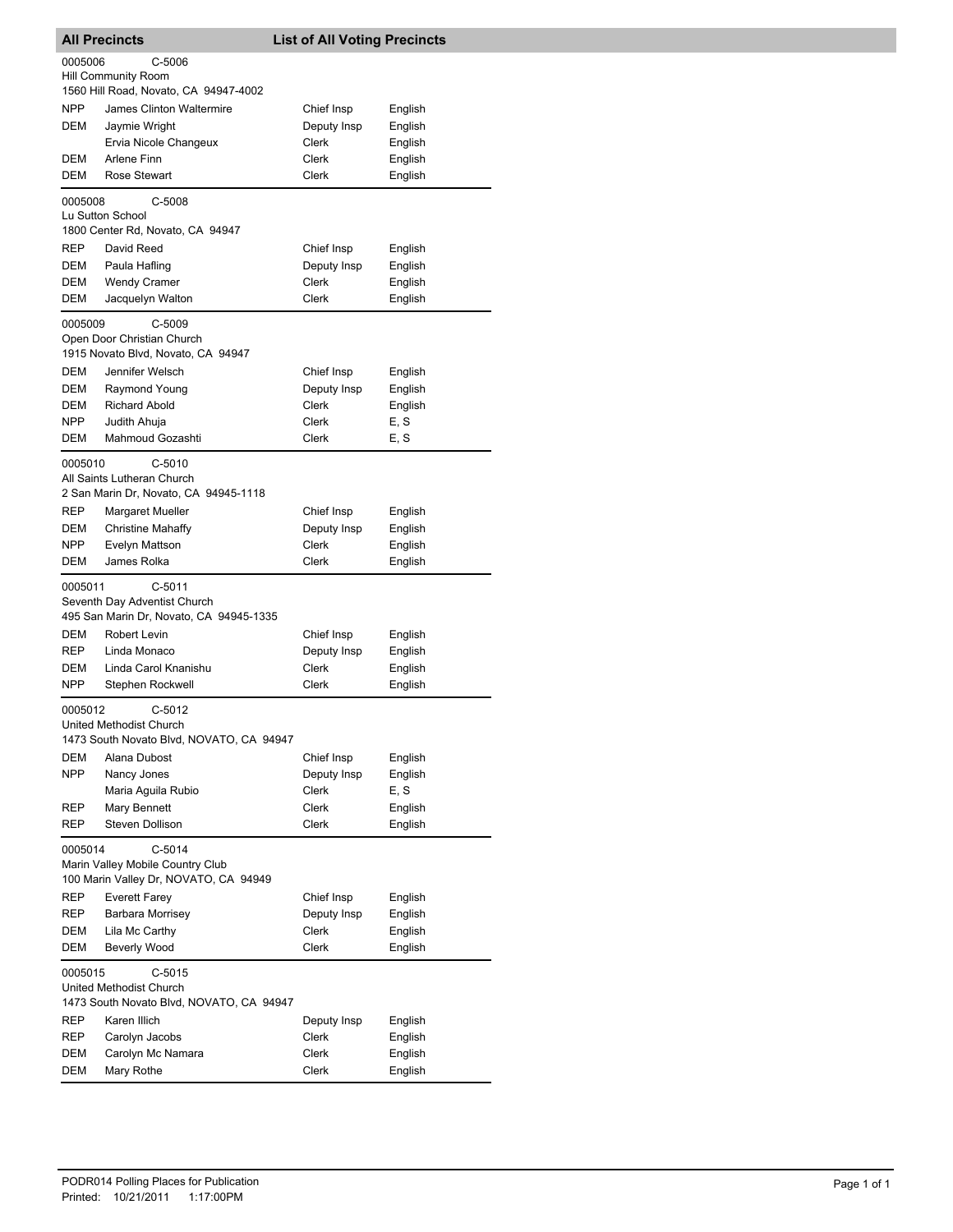| <b>All Precincts</b>              |                                                    | <b>List of All Voting Precincts</b> |         |  |  |  |
|-----------------------------------|----------------------------------------------------|-------------------------------------|---------|--|--|--|
| 0005016<br>C-5016                 |                                                    |                                     |         |  |  |  |
|                                   | San Jose Middle School                             |                                     |         |  |  |  |
|                                   | 1000 Sunset Pkwy, Novato, CA 94949                 |                                     |         |  |  |  |
| REP                               | Thomas Brawley                                     | Chief Insp                          | English |  |  |  |
| DEM                               | Jean Harris                                        | Deputy Insp                         | English |  |  |  |
| NPP                               | Laszlo Kastura                                     | Clerk                               | English |  |  |  |
| DEM                               | Leslie Purdy                                       | Clerk                               | English |  |  |  |
| REP                               | Pius Zuger                                         | Clerk                               | English |  |  |  |
| 0005018                           | $C-5018$                                           |                                     |         |  |  |  |
|                                   | Novato Oaks Inn                                    |                                     |         |  |  |  |
|                                   | 215 Alameda Del Prado, Novato, CA 94949-6657       |                                     |         |  |  |  |
| DEM                               | E Oscar Chambers                                   | Chief Insp                          | English |  |  |  |
| REP.                              | Joan Chambers                                      | Deputy Insp                         | English |  |  |  |
| DEM                               | Thomas Anderson                                    | Clerk                               | English |  |  |  |
|                                   | Anthony Escobar                                    | Clerk                               | E, S    |  |  |  |
| DEM                               | Nancy Lund                                         | Clerk                               | English |  |  |  |
|                                   |                                                    |                                     |         |  |  |  |
| 0005019                           | C-5019                                             |                                     |         |  |  |  |
|                                   | No Marin Water District Ofc                        |                                     |         |  |  |  |
|                                   | Redwood Hwy & Rush Creek PI, Novato, CA 94945-2426 |                                     |         |  |  |  |
| <b>NPP</b>                        | Fred Fogh                                          | Chief Insp                          | English |  |  |  |
| DEM                               | Lee Pogetto                                        | Deputy Insp                         | English |  |  |  |
| DEM                               | Madeleine Andrea Jensen                            | Clerk                               | English |  |  |  |
| NPP                               | <b>Billy Moor</b>                                  | Clerk                               | English |  |  |  |
| REP                               | <b>Frank Rinaldi</b>                               | Clerk                               | English |  |  |  |
| 0005020                           | C-5020                                             |                                     |         |  |  |  |
|                                   | Novato Fire Station #3                             |                                     |         |  |  |  |
|                                   | 65 San Ramon Way, Novato, CA 94945-1638            |                                     |         |  |  |  |
| DEM                               | Joyce Currell                                      | Chief Insp                          | English |  |  |  |
| DEM                               | Pat U Ren                                          | Deputy Insp                         | English |  |  |  |
| REP                               | <b>Frances E Beretta</b>                           | Clerk                               | English |  |  |  |
| REP                               | <b>Sharon Hess</b>                                 | Clerk                               | English |  |  |  |
| REP                               | Frank U Ren                                        | Clerk                               | English |  |  |  |
|                                   |                                                    |                                     |         |  |  |  |
| 0005021                           | C-5021<br>Los Robles Mobile Home Park              |                                     |         |  |  |  |
|                                   | 100 Roblar Dr, Novato, CA 94949-6133               |                                     |         |  |  |  |
| REP                               | Iva Conrad                                         |                                     |         |  |  |  |
| REP                               | E Joan Whitcomb                                    | Chief Insp                          | English |  |  |  |
| <b>NPP</b>                        | Carol Bolter                                       | Deputy Insp<br>Clerk                | English |  |  |  |
|                                   |                                                    | Clerk                               | English |  |  |  |
| REP                               | Avis Buckley                                       |                                     | English |  |  |  |
| RFh                               | Eltriede Werth                                     | Clerk                               | E, S    |  |  |  |
| 0005022                           | C-5022                                             |                                     |         |  |  |  |
|                                   | <b>Hamilton Arts Center</b>                        |                                     |         |  |  |  |
|                                   | 500 Palm Dr, Novato, CA 94949-5004                 |                                     |         |  |  |  |
| REP                               | Donald Violin                                      | Chief Insp                          | English |  |  |  |
| NPP                               | <b>Barbara Trites</b>                              | Deputy Insp                         | English |  |  |  |
| NPP                               | Melisa Bell                                        | Clerk                               | English |  |  |  |
| DEM                               | Gloria Dunn-Violin                                 | Clerk                               | English |  |  |  |
| DEM                               | Juanita Reynolds                                   | Clerk                               | English |  |  |  |
| 0005023                           | C-5023                                             |                                     |         |  |  |  |
| Presbyterian Church Of Novato     |                                                    |                                     |         |  |  |  |
|                                   | 710 Wilson Ave, Novato, CA 94947                   |                                     |         |  |  |  |
| DEM                               | Connie Fischer                                     | Deputy Insp                         | English |  |  |  |
| REP                               | <b>Stephany Burton</b>                             | Clerk                               | English |  |  |  |
| REF                               | <b>Todd Smith</b>                                  | Clerk                               | English |  |  |  |
|                                   |                                                    |                                     |         |  |  |  |
| $C-5026$<br>0005026               |                                                    |                                     |         |  |  |  |
| <b>Bel Marin Community Center</b> |                                                    |                                     |         |  |  |  |
|                                   | 4 Montego Key, Novato, CA 94949-5301               |                                     |         |  |  |  |
| DEM                               | James Hollingshead                                 | Chief Insp                          | English |  |  |  |
| DEM                               | Craig Flechsig                                     | Deputy Insp                         | English |  |  |  |
| REP                               | Maureen Ahsani                                     | Clerk                               | English |  |  |  |
| REP                               | Rosie Sarkissian                                   | Clerk                               | English |  |  |  |
|                                   | Jennyfer Vasquez                                   | Clerk                               | E, S    |  |  |  |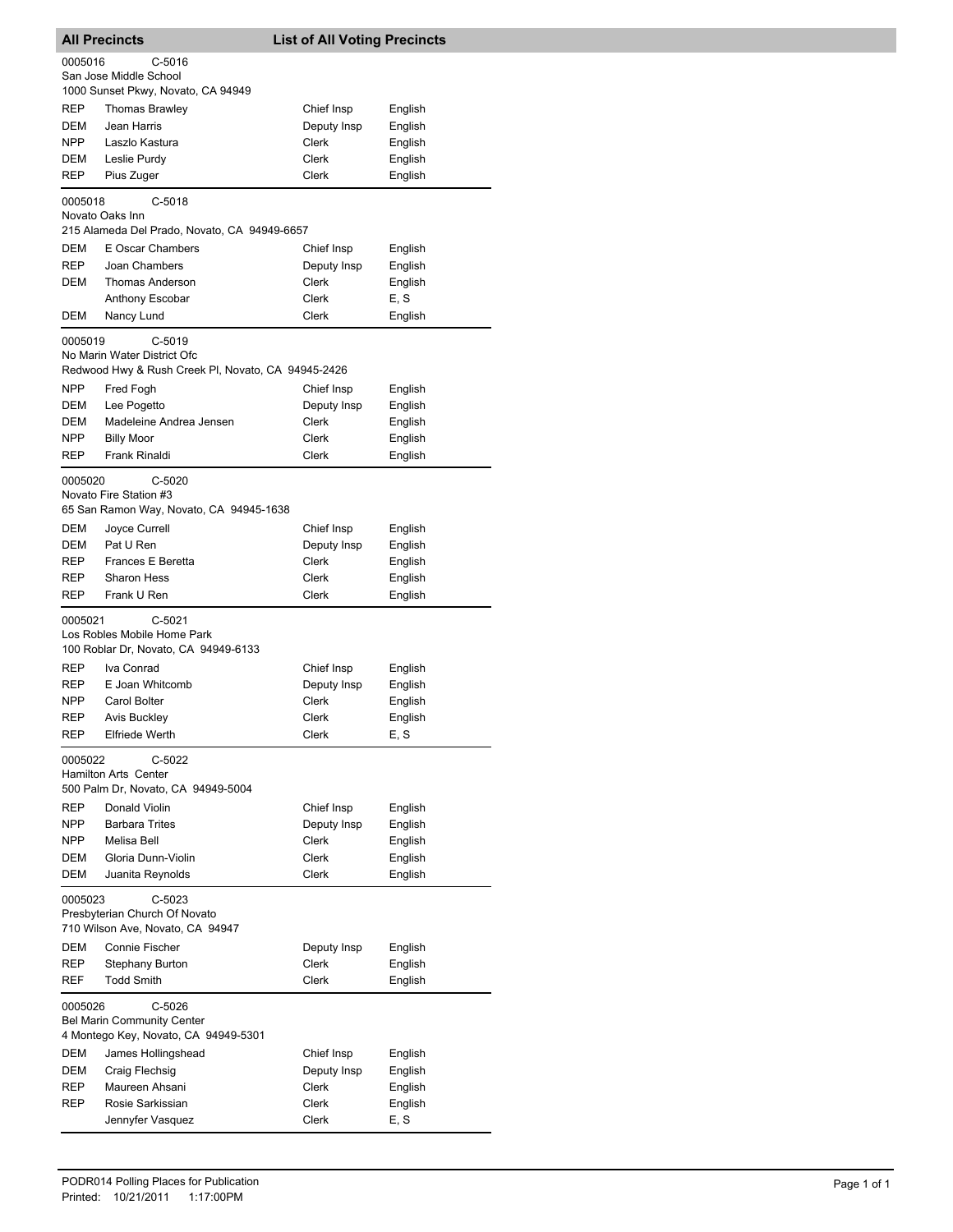| <b>All Precincts</b>                                                                                |                      | <b>List of All Voting Precincts</b> |         |  |  |  |
|-----------------------------------------------------------------------------------------------------|----------------------|-------------------------------------|---------|--|--|--|
| C-5027<br>0005027<br>Novato Fire Station #2<br>450 Atherton Ave-corner Olive, Novato, CA 94945-3461 |                      |                                     |         |  |  |  |
| DEM                                                                                                 | <b>Brian Stompe</b>  | Chief Insp                          | English |  |  |  |
| REP                                                                                                 | Victor Aguila        | Deputy Insp                         | E, S    |  |  |  |
| DEM                                                                                                 | Carlota Cloney       | Clerk                               | English |  |  |  |
| DEM                                                                                                 | Victoria Murphy      | Clerk                               | English |  |  |  |
| C-5028<br>0005028<br>Novato Fire Station #2<br>450 Atherton Ave-corner Olive, Novato, CA 94945-3461 |                      |                                     |         |  |  |  |
| DEM                                                                                                 | Karen Olson          | Deputy Insp                         | English |  |  |  |
| <b>NPP</b>                                                                                          | Jacqueline Ford      | Clerk                               | English |  |  |  |
| REP                                                                                                 | Barbara Swift        | Clerk                               | English |  |  |  |
| 0005103<br>PCT 5103<br>Olive School<br>629 Plum St-park Lot Off Olive, NOVATO, CA 94945             |                      |                                     |         |  |  |  |
| <b>DEM</b>                                                                                          | Brenda Gates-Monasch | Chief Insp                          | English |  |  |  |
| NPP                                                                                                 | Christina Yee        | Deputy Insp                         | English |  |  |  |
| <b>REP</b>                                                                                          | Veronica Cardoza     | Clerk                               | E, S    |  |  |  |
| DEM                                                                                                 | Janet Meyer          | Clerk                               | English |  |  |  |
| PCT 5215<br>0005215<br>Ignacio Hills Apartments<br>431 Ignacio Blvd, Novato, CA 94949               |                      |                                     |         |  |  |  |
| P&F                                                                                                 | Cat Woods            | Chief Insp                          | English |  |  |  |
| <b>NPP</b>                                                                                          | Virginia Welsh       | Deputy Insp                         | English |  |  |  |
| REP                                                                                                 | Anisa Erdle-Ringor   | Clerk                               | English |  |  |  |
| DEM                                                                                                 | Mary Jordan          | Clerk                               | English |  |  |  |
| DEM                                                                                                 | Joyce Tarlton        | Clerk                               | English |  |  |  |
| 0005216<br>PCT 5216<br>Novato Fire Station #1<br>7025 Redwood Blvd, Novato, CA 94949                |                      |                                     |         |  |  |  |
| NPP                                                                                                 | Dennis Sullivan      | Chief Insp                          | English |  |  |  |
| DEM                                                                                                 | <b>Bryan Garbutt</b> | Deputy Insp                         | English |  |  |  |
| DEM                                                                                                 | Mary Bicknell        | Clerk                               | E, S    |  |  |  |
| REP                                                                                                 | Joan Sullivan        | Clerk                               | English |  |  |  |
| 0005225<br>PCT 5225<br>Munoz Residence<br>575 Fairway Dr, Novato, CA 94949                          |                      |                                     |         |  |  |  |
| <b>DEM</b>                                                                                          | Alice Munoz          | Chief Insp                          | English |  |  |  |
| REP                                                                                                 | Jeanne Desmond       | Deputy Insp                         | English |  |  |  |
| DEM                                                                                                 | Carol Lee Fitzgerald | Clerk                               | English |  |  |  |
| REP                                                                                                 | Bonnie Ryan          | Clerk                               | English |  |  |  |
| PCT 5301<br>0005301<br>Ignacio Hills Apartments<br>431 Ignacio Blvd, Novato, CA 94949               |                      |                                     |         |  |  |  |
| DEM                                                                                                 | Theresa Fermanich    | Deputy Insp                         | English |  |  |  |
| DEM                                                                                                 | Michele Mizany       | Clerk                               | English |  |  |  |
| DEM                                                                                                 | David William Worden | Clerk                               | E, S    |  |  |  |